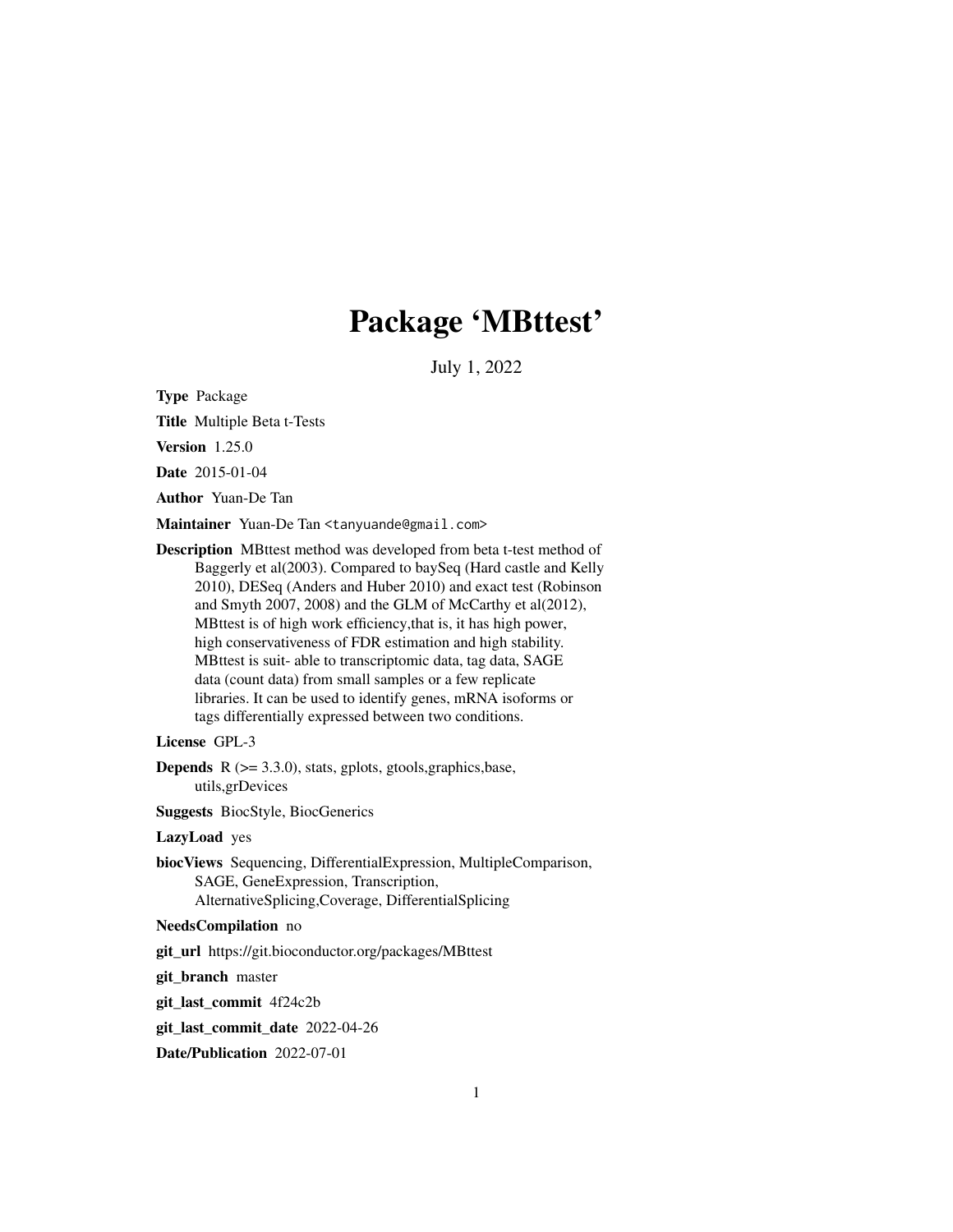# <span id="page-1-0"></span>R topics documented:

|       | -3             |
|-------|----------------|
|       | $\overline{4}$ |
|       | -5             |
|       | 6              |
|       |                |
|       |                |
|       |                |
|       |                |
|       |                |
|       |                |
|       |                |
|       |                |
|       |                |
|       |                |
|       |                |
|       |                |
| Index | 24             |

MBttest-package *Multiple Beta t-tests*

# Description

This package is used to peform multiple beta t-test analyses of real data and gives heatmap of differential expressions of genes or differential splicings. The results listing geneid or isoformid, gene name, the other information, t-value, p-value, adjusted p-value, adjusted alpha value, rho, and symb are saved in csv file.

# Details

| Package: | <b>MBttest</b> |
|----------|----------------|
| Type:    | Package        |
| Version: | 1.0            |
| Date:    | 2015-01-02     |
| License: | $GPI - 3$      |

# Author(s)

Yuan-De Tan

Maintainer: Yuan-De Tan <tanyuande@gmail.com>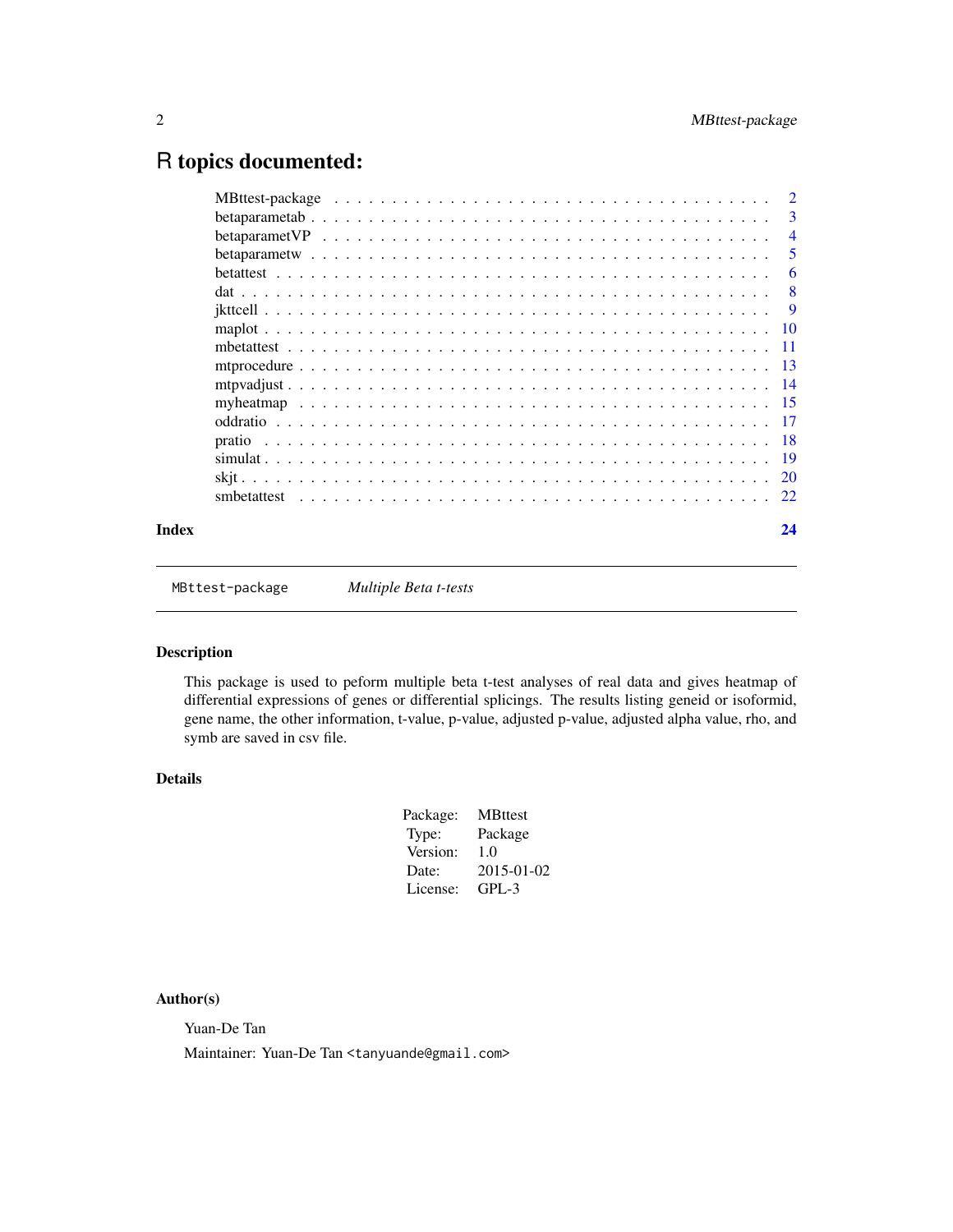# <span id="page-2-0"></span>betaparametab 3

# References

Baggerly KA, Deng L, Morris JS, Aldaz CM (2003) Differential expression in SAGE: accounting for normal between-library variation. *Bioinformatics*, 19: 1477-1483. Yuan-De Tan Anita M. Chandler, Arindam Chaudhury, and Joel R. Neilson(2015) A Powerful Statistical Approach for Large-scale Differential Transcription Analysis.*Plos One*,10.1371/journal.pone.0123658.

#### See Also

[betaparametab](#page-2-1), [betaparametVP](#page-3-1), [betaparametw](#page-4-1), [betattest](#page-5-1), [mbetattest](#page-10-1), [maplot](#page-9-1), [myheatmap](#page-14-1), [oddratio](#page-16-1), [pratio](#page-17-1), [simulat](#page-18-1), [smbetattest](#page-21-1), [mtprocedure](#page-12-1), [mtpvadjust](#page-13-1)

# **Examples**

```
data(jkttcell)
mbetattest(X=jkttcell[1:500,],na=3,nb=3,W=1,alpha=0.05,file="jurkat_NS_48h_tag_mbetattest.csv")
```
<span id="page-2-1"></span>

#### Description

parameters alpha(a) and beta (b) in beta distribution are estimated by using an iteration algorithm.

#### Usage

```
betaparametab(xn, w, P, V)
```
#### Arguments

| xn | column vector, a set of library sizes.                                                                  |
|----|---------------------------------------------------------------------------------------------------------|
| w  | column vector, a set of weights                                                                         |
| D  | proportion of counts of a gene or an isoform                                                            |
| V  | variance for proportions of counts of a gene or an isoform over m replicate<br>libraries in a condition |

#### Value

return parameters a and b.

#### Author(s)

Yuan-De Tan <tanyuande@gmail.com>

#### References

Baggerly KA, Deng L, Morris JS, Aldaz CM (2003) Differential expression in SAGE: accounting for normal between-library variation. *Bioinformatics* 19: 1477-1483.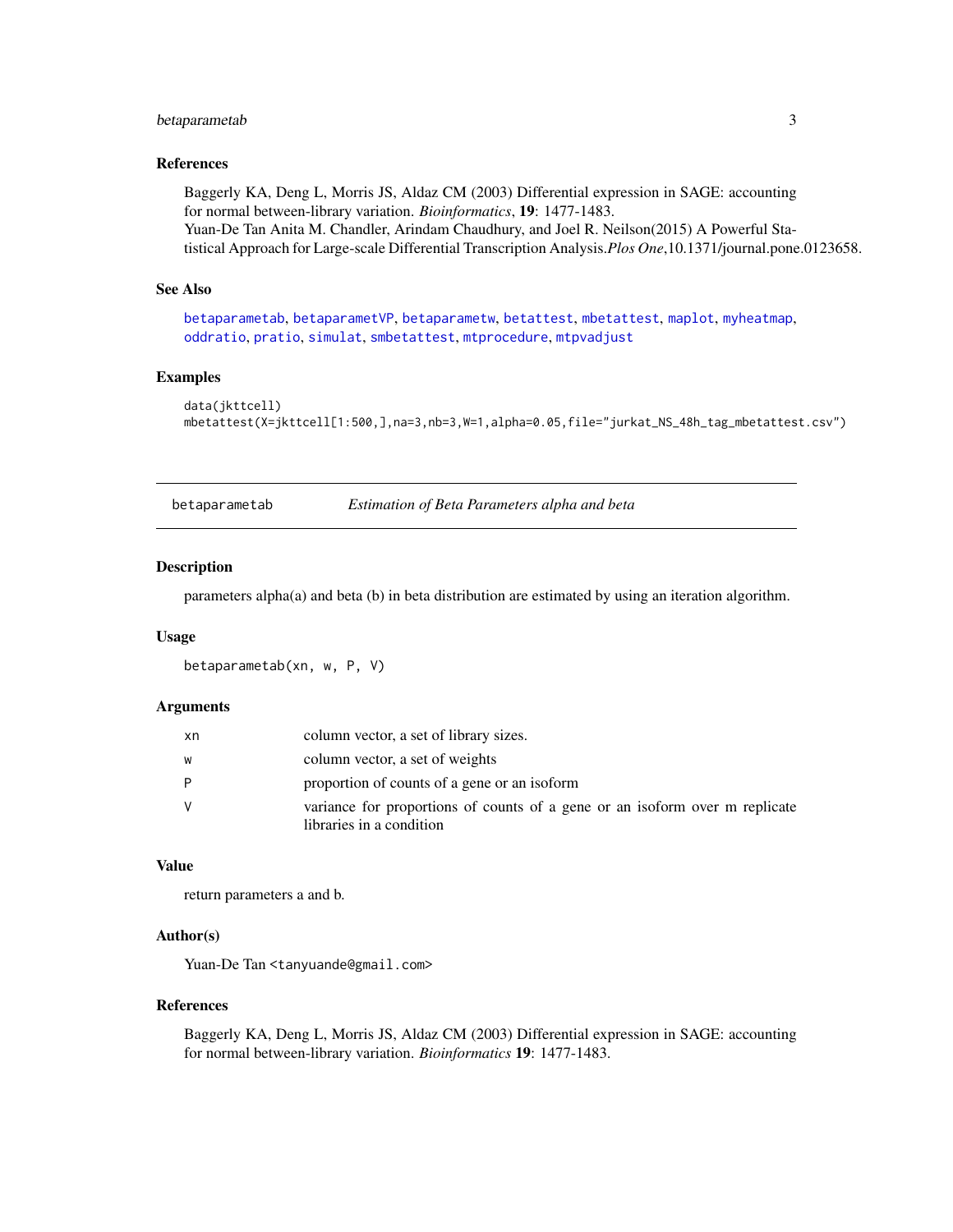# <span id="page-3-0"></span>See Also

[betaparametVP](#page-3-1), [betaparametw](#page-4-1)

#### Examples

```
XX<-c(2000,2000,2000)
p<-0.15
V=0.004
w<-c(0.3,0.3,0.3)
betaparametab(xn=XX,w=w,P=p,V=V)
#[1] 1.145868 6.493254
```
<span id="page-3-1"></span>

| betaparametVP | Estimation of Binomal Parameters V And P in Count Data of RNA |
|---------------|---------------------------------------------------------------|
|               | Reads                                                         |

# Description

This function is used to estimate parameters P and V by optimalizing estimation of parameters: alpha and beta.

#### Usage

betaparametVP(X, NX)

#### Arguments

|    | count dataset derived from m replicate libraries in one condition.               |
|----|----------------------------------------------------------------------------------|
| NΧ | vector of m library sizes. Library size is sum of counts over the whole library. |

# Details

Count data of *RNA* reads are assumed to follow binomial distribution with parameters (P) and (V), while P is assumed to follow beta distribution with parameters alpha (a) and beta(b). Parameters P and V are estimated by optimal estimation of parameters a and b. The optimal method is an iteration method drived by weighting proportion of gene or isoform in each replicate library. This is a large-scale method for estimating these parameters. Estimation of parameters P and V is core of the multiple beta t-test method because P and V will be used to calculate t-value.

# Value

return a list:

|               | N proportions estimated. |
|---------------|--------------------------|
| $\mathcal{N}$ | N variances estimated.   |

#### Note

betaparametVP requres functions betaparametab and betaparametw.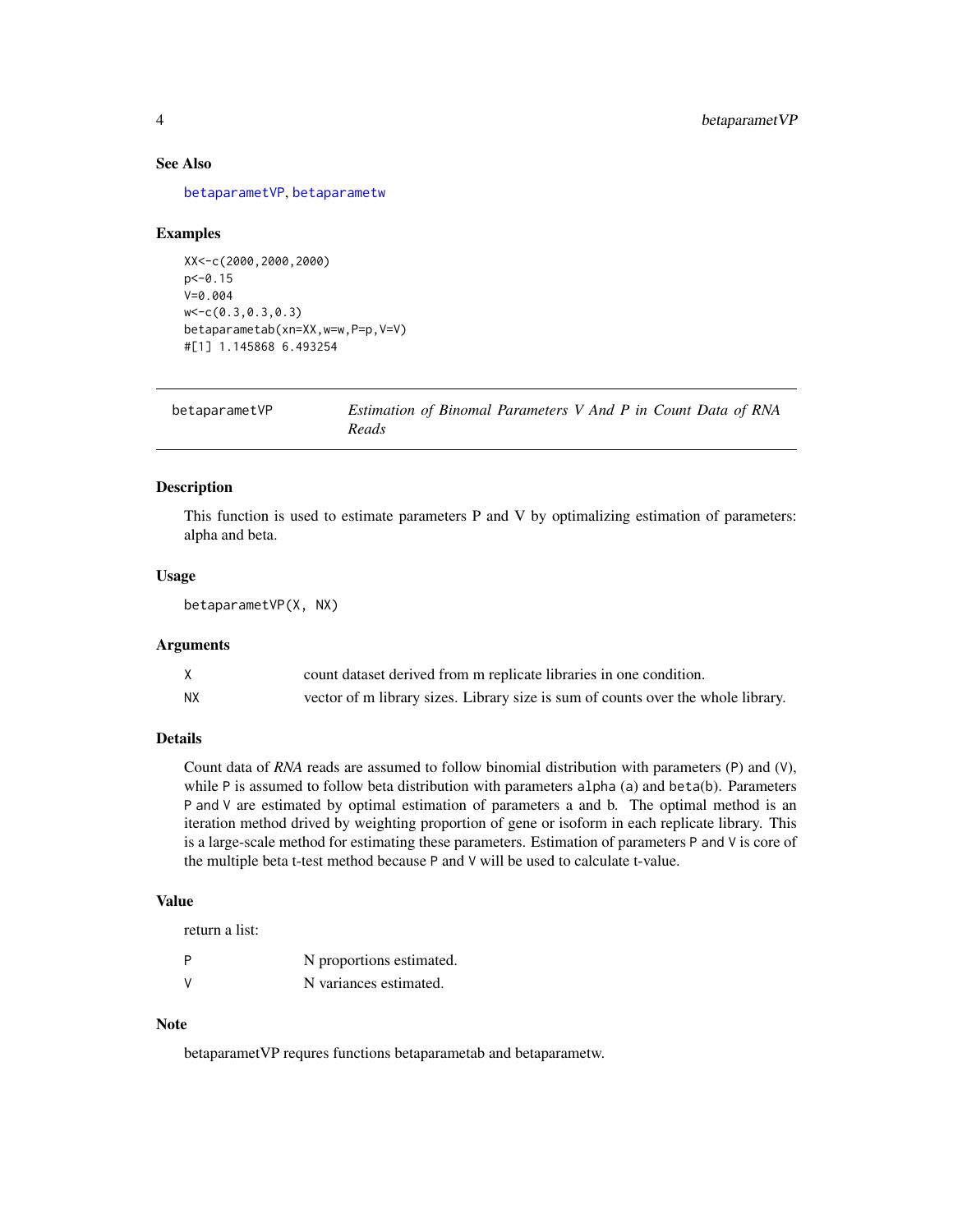# <span id="page-4-0"></span>betaparametw 5

# Author(s)

Yuan-DE Tan <tanyuande@gmail.com>

# References

Baggerly KA, Deng L, Morris JS, Aldaz CM (2003) Differential expression in SAGE: accounting for normal between-library variation. *Bioinformatics*, 19: 1477-1483. Yuan-De Tan, Anita M. Chandler, Arindam Chaudhury, and Joel R. Neilson(2015) A Powerful Statistical Approach for Large-scale Differential Transcription Analysis.*Plos One*,10.1371/journal.pone.0123658.

# See Also

[betaparametab](#page-2-1), [betaparametw](#page-4-1)

# Examples

```
data(jkttcell)
X<-jkttcell[1:500,]
na<-3
nb < -3cn<-length(X[1,])
rn<-length(X[,1])
XC<-X[,1:(cn-na-nb)]
XX<-X[,(cn-na-nb+1):cn]
n<-na+nb
XA<-XX[,1:na]
SA<-apply(XA,2,sum)
PA<-betaparametVP(XA,SA)
```
<span id="page-4-1"></span>betaparametw *Estimation of proportion weights*

# Description

Function betaparametw is used to calculate weight.

# Usage

```
betaparametw(xn, a, b)
```

| xn           | vector of m library sizes. Library size is sum of counts over the whole library.        |
|--------------|-----------------------------------------------------------------------------------------|
| a            | parameter alpha in beta distribution derived from output of function betaparam-<br>etab |
| <sub>b</sub> | parameter beta in beta distribution derived from output of function betaparam-<br>etab  |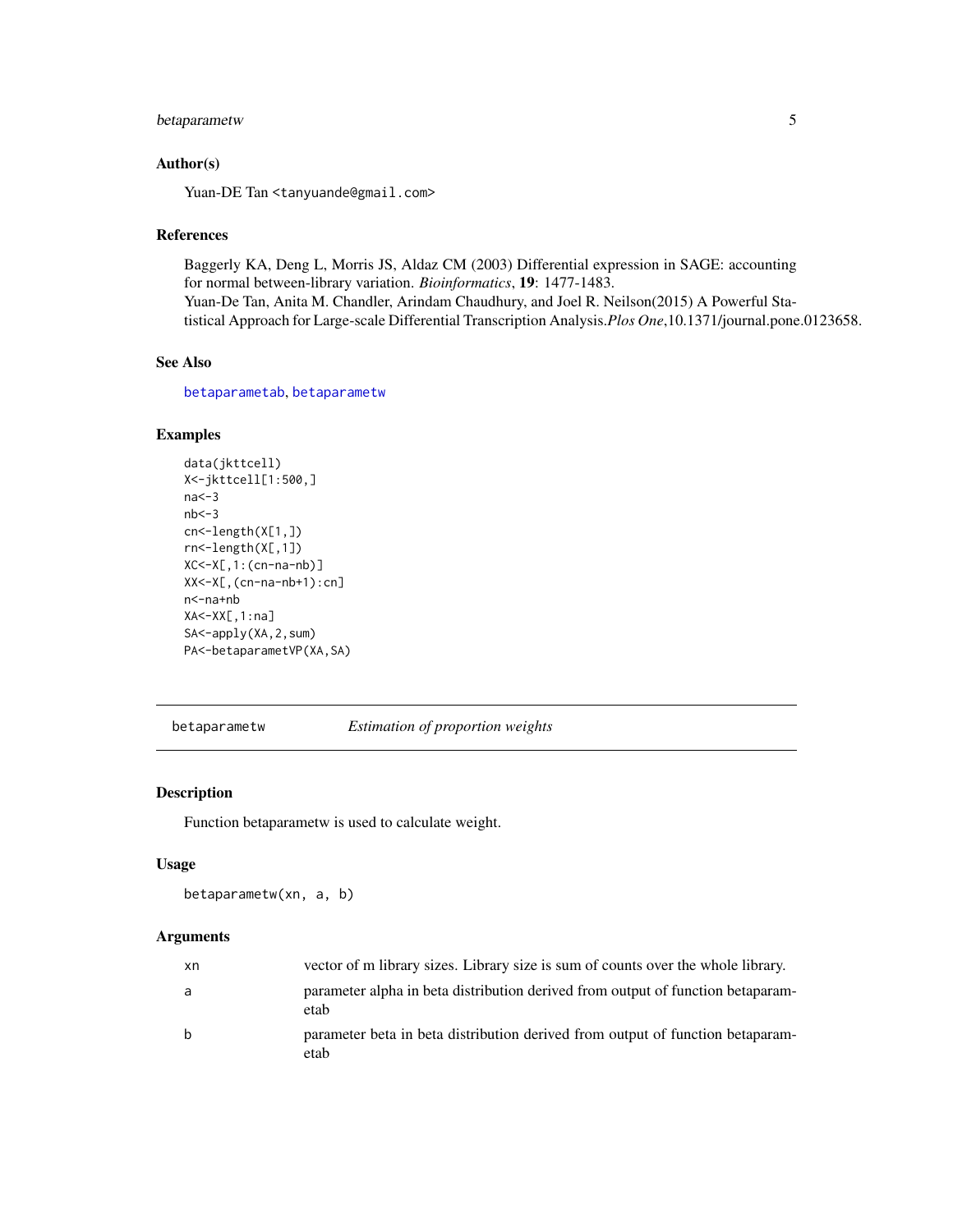<span id="page-5-0"></span>alpha and beta are used to calculate weight. Then weight is in turn used to correct bias of estimation of alpha and beta in betaparametab function.

#### Value

return weight(W)

#### Author(s)

Yuan-De Tan <tanyuande@gmail.com>

# References

Baggerly KA, Deng L, Morris JS, Aldaz CM (2003) Differential expression in SAGE: accounting for normal between-library variation. *Bioinformatics*, 19: 1477-1483. Yuan-De Tan, Anita M. Chandler, Arindam Chaudhury, and Joel R. Neilson(2015) A Powerful Statistical Approach for Large-scale Differential Transcription Analysis.*Plos One*. 2015 DOI: 10.1371/journal.pone.0123658.

# See Also

[betaparametab](#page-2-1),[betaparametVP](#page-3-1).

#### Examples

XX<-c(2000,2000,2000)  $a$  <-1.1458 b<-6.4932 betaparametw(xn=XX,a=a,b=b) #[1] 0.3333333 0.3333333 0.3333333

<span id="page-5-1"></span>betattest *Beta t-test*

#### Description

Beta t-test and degree of freedom for each gene or isoform are calculated in this function.

#### Usage

betattest(X, na, nb)

| X  | count data of RNA reads containing N genes (or isoforms). |
|----|-----------------------------------------------------------|
| na | number of replicate libraries in condition A              |
| nb | number of replicate libraries in condition B              |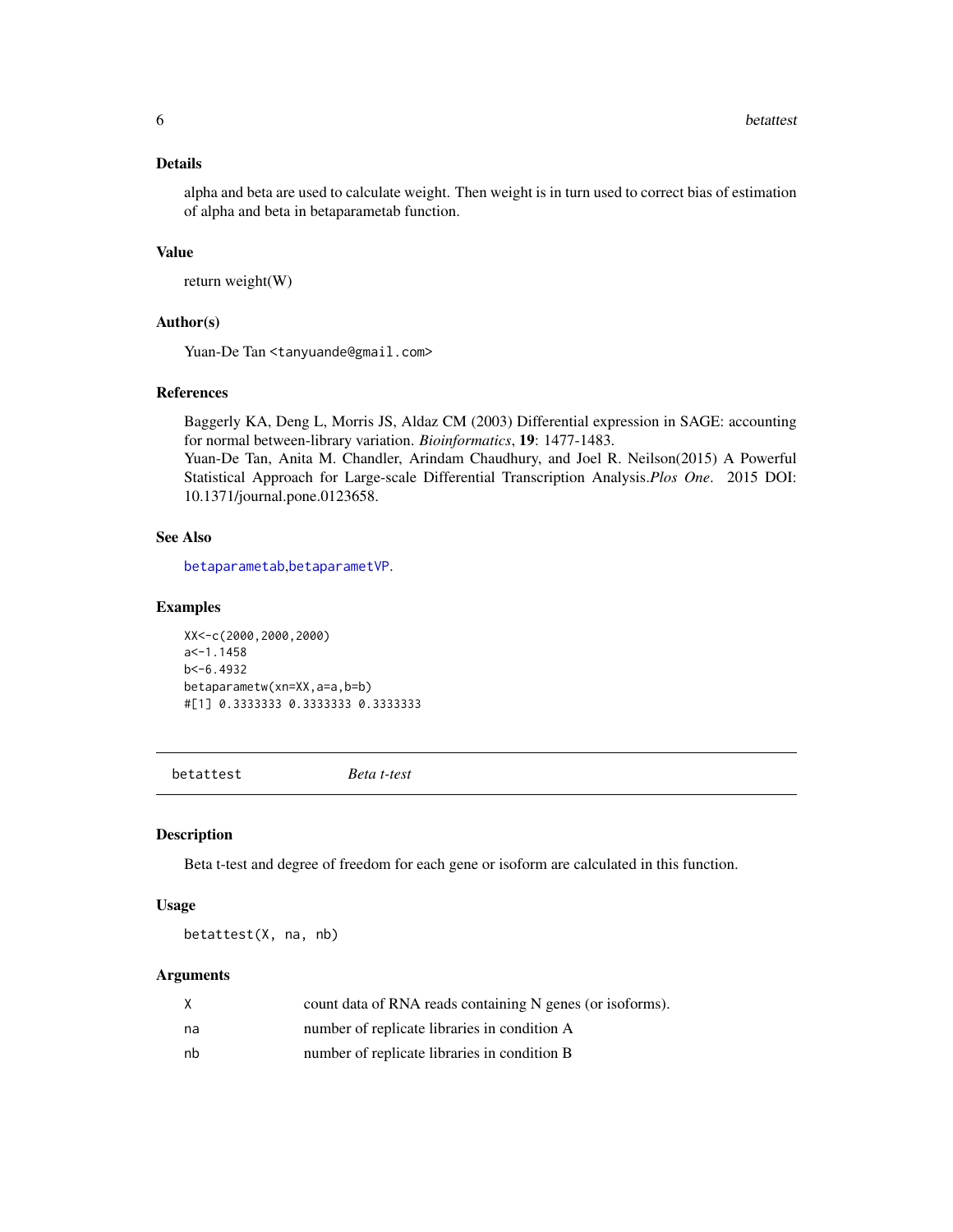#### <span id="page-6-0"></span>betattest 7

# Details

In beta t-test,

$$
t = \frac{(P_A - P_B)}{\sqrt{(V_A + V_B)}}
$$

where  $P_A$  and  $P_B$  are proportions of a gene or an isoform in conditions A and B,  $V_A$  and  $V_B$  are variances estimated in conditions A and B. They are outputted by betaparametVP.

# Value

return two lists:

|    | t-value list.                     |
|----|-----------------------------------|
| df | df list. df is degree of freedom. |

# Note

If pooled standard error is zero, then the t-value is not defined and set to be zero.

#### Author(s)

Yuan-De Tan <tanyuande@gmail.com>

#### References

Baggerly KA, Deng L, Morris JS, Aldaz CM (2003) Differential expression in SAGE: accounting for normal between-library variation. *Bioinformatics*, 19: 1477-1483. Yuan-De Tan, Anita M. Chandler, Arindam Chaudhury, and Joel R. Neilson(2015) A Powerful Statistical Approach for Large-scale Differential Transcription Analysis.*Plos One*. 2015 DOI: 10.1371/journal.pone.0123658.

# See Also

[pratio](#page-17-1), [oddratio](#page-16-1).

# Examples

```
data(jkttcell)
X<-jkttcell[1:1000,]
na<-3
nb < -3cn<-ncol(X)
rn<-nrow(X)
XC<-X[,1:(cn-na-nb)]
XX<-X[,(cn-na-nb+1):cn]
betattest<-betattest(XX,na=3,nb=3)
```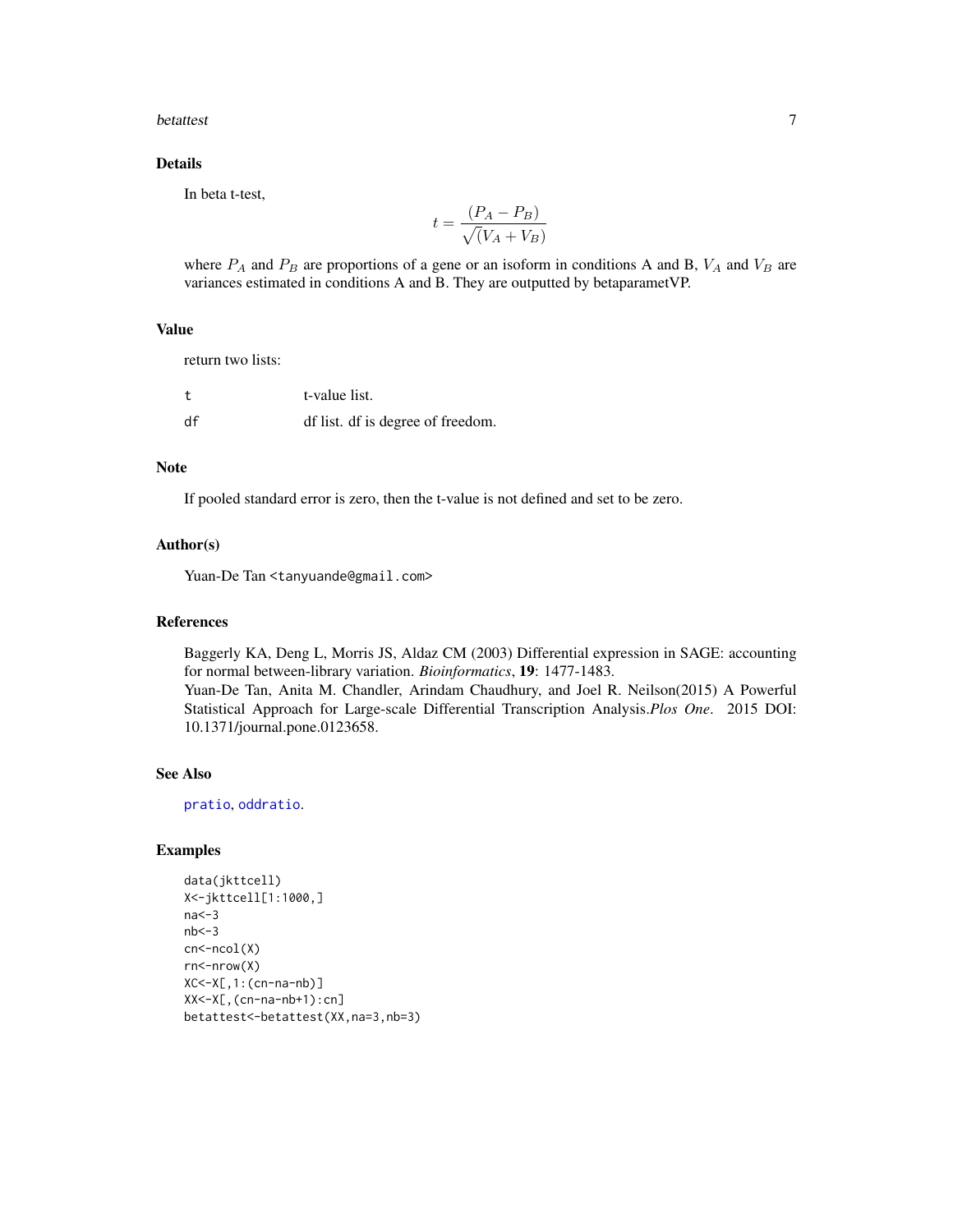# <span id="page-7-0"></span>Description

t-value and rho are results ouputed by mbttest.

#### Usage

data("dat")

# Format

A data frame with 13409 observations on the following 16 variables.

tagid a numeric vector geneid a numeric vector name a string vector chr a string vector strand a character vector pos a numeric vector anno a string vector Jurk.NS.A a numeric vector Jurk.NS.B a numeric vector Jurk.NS.C a numeric vector Jurk.48h.A a numeric vector Jurk.48h.B a numeric vector Jurk.48h.C a numeric vector beta\_t a numeric vector rho a numeric vector symb a character vector

#### Details

t-values (beta\_t)and means over all replicate libraries in two conditions are used to make *MA plot*. The count data of DE isoforms are selected by symb ="+" and W(omega) and used to make heatmap using myheatmap function.

#### Value

ID, information, count data of RNA reads, t-value and rho-value, symbol.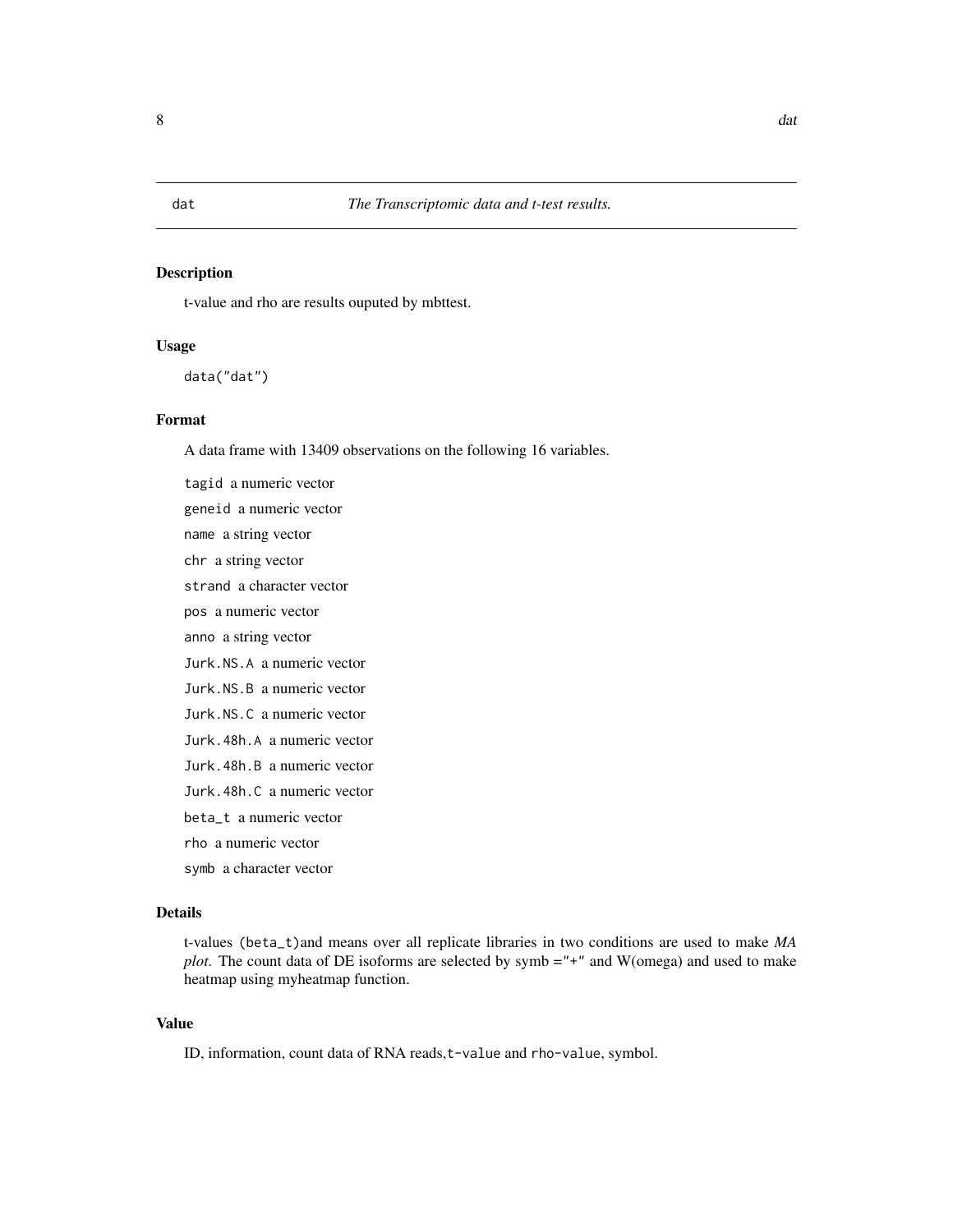#### <span id="page-8-0"></span>jkttcell 9

# References

Yuan-De Tan Anita M. Chandler, Arindam Chaudhury, and Joel R. Neilson(2015) A Powerful Statistical Approach for Large-scale Differential Transcription Analysis.*Plos One*. DOI: 10.1371/journal.pone.0123658.

#### Examples

```
data(dat)
## maybe str(dat) ; plot(dat) ...
```
jkttcell *Jurkat T-cell Transcritomic Data*

# Description

The data are transcriptomic count data of *RNA* reads generated by next generation sequencing from Jurkat T-cells.

#### Usage

data("jkttcell")

#### Format

A data frame with 13409 observations on the following 13 variables.

tagid a numeric vector geneid a numeric vector name a string vector chr a string vector strand a charactor vector pos a numeric vector anno a string vector Jurk.NS.A a numeric vector Jurk.NS.B a numeric vector Jurk.NS.C a numeric vector Jurk.48h.A a numeric vector Jurk.48h.B a numeric vector Jurk.48h.C a numeric vector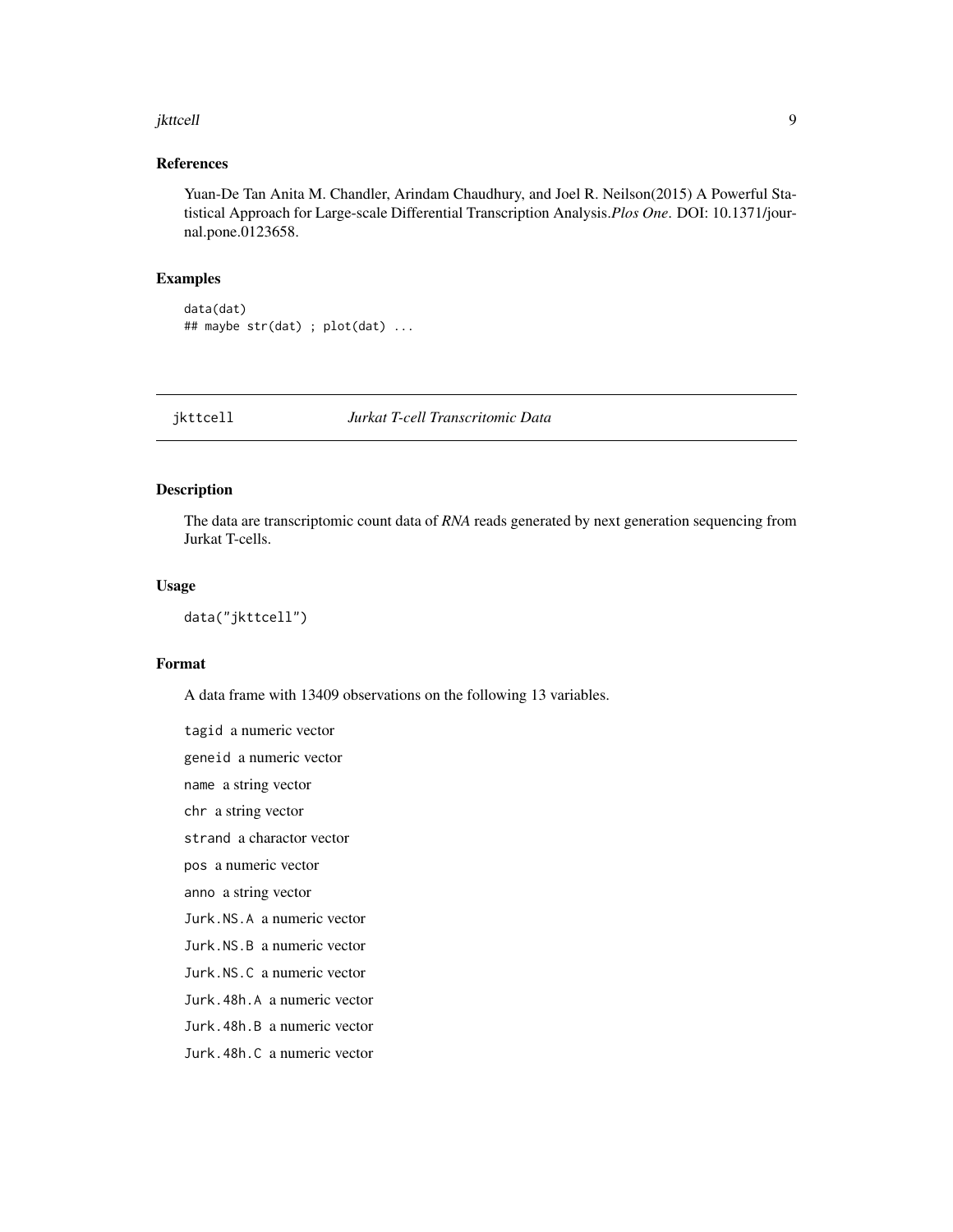The data are count data generated by next generation sequencing from Jurkat T-cells. The T-cells were treated by resting and stimulating with *CD3/CD28* for 48 hours. The data have 7 columns for the information of *poly(A)* site: tagid, geneid, gene name, chromosome, strand,*poly(A)* site position, *poly(A)* site annotation and 6 columns for data: Jurk.NS.A, Jurk.NS.B, Jurk.NS.C, Jurk.48h.A, Jurk.48h.B, Jurk.48h.C. where NS means Normal state and 48h means 48 hours after *CD3/CD28* stimulatuin of T-cells. 13409 *RNA* isoforms were detected to have alternative *poly(A)* sites.

# Value

ID, information, count data of RNA reads

#### Source

Real transcriptomic count data

# References

Yuan-De Tan Anita M. Chandler, Arindam Chaudhury, and Joel R. Neilson(2015) A Powerful Statistical Approach for Large-scale Differential Transcription Analysis.*Plos One*. DOI: 10.1371/journal.pone.0123658.

#### Examples

```
data(jkttcell)
## maybe str(jkttcell) ; plot(jkttcell) ...
```
<span id="page-9-1"></span>

maplot *MA plot of t-values Against Log Mean*

#### Description

This function is to display MA plot of t-value against log mean.

#### Usage

```
maplot(dat, r1, r2, TT, matitle)
```

| dat       | object outputted by mbetattest containing data ordered by absolution of t-value<br>and rho $(\rho)$ . |
|-----------|-------------------------------------------------------------------------------------------------------|
| r1        | number of replicate libraries in condition 1.                                                         |
| r2        | number of replicate libraries in condition 2.                                                         |
| <b>TT</b> | a numeric parameter that gives truncate value of t-values.                                            |
| matitle   | string for MA plot title.                                                                             |

<span id="page-9-0"></span>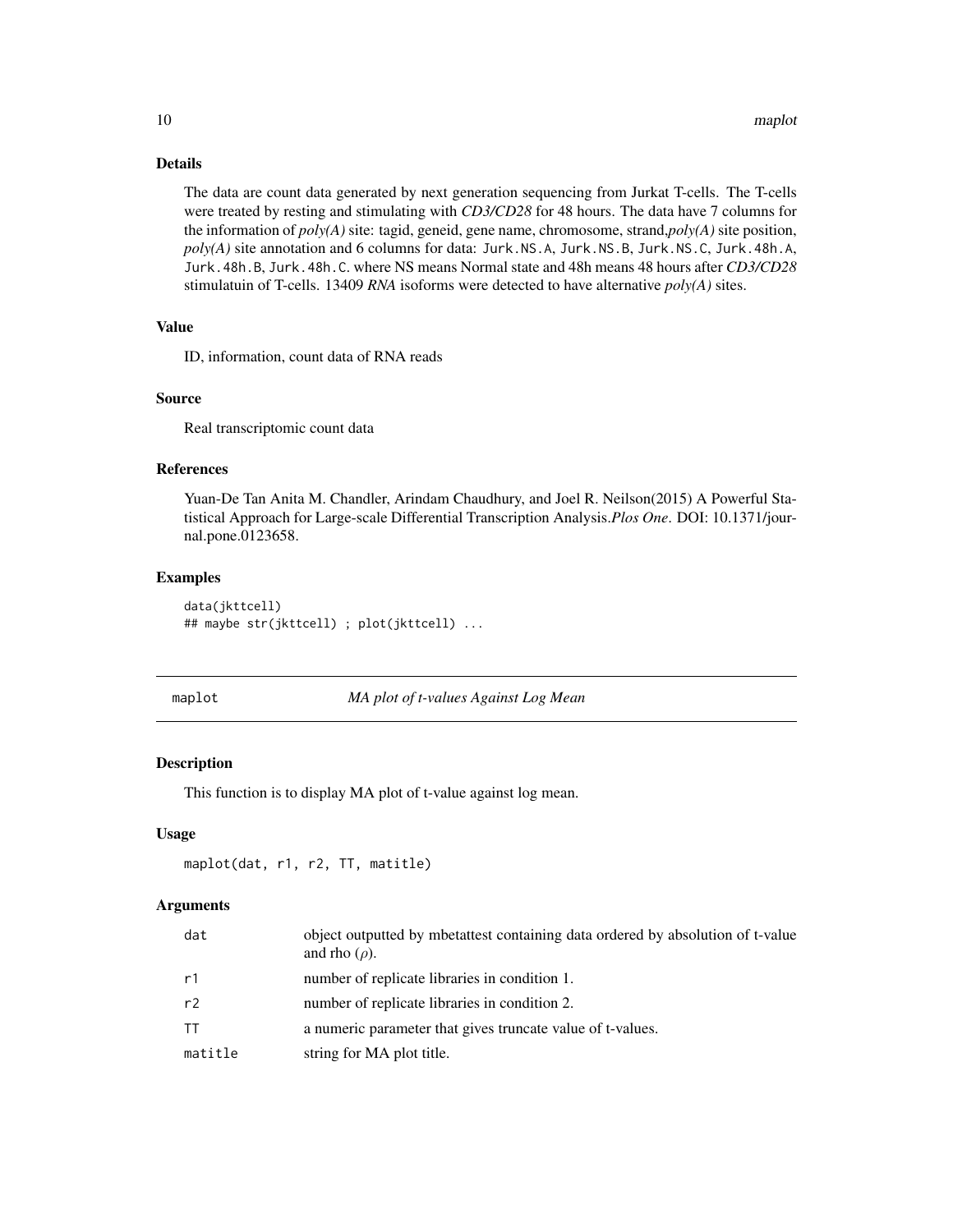#### <span id="page-10-0"></span>mbetattest 11

# Details

In MA plot, t-value is in y-axis and log mean in x-axis; Black points gathered nearby zero along log mean are genes without differential expressions or differential splicings while red points scattered out of black points are those of being differentially expressed or differentially spliced.

# Value

no return value

# Author(s)

Yuan-De Tan <tanyuande@gmail.com>

#### Examples

```
data(dat)
maplot(dat=dat,r1=3,r2=3,TT=350,matitle="MA plot")
maplot(dat=dat,r1=3,r2=3,TT=50,matitle="MA plot")
```
<span id="page-10-1"></span>mbetattest *Performance of multiple beta t-test on simulated data*

# Description

This function is to peform multiple beta t-test method on real data. The result lists geneid or isoformid, gene name, the other information, t-value, p-value, adjusted p-value, adjusted alpha value, rho  $(\rho)$ , and symb. All these lists are ordered by absolution of t-values.

# Usage

mbetattest(X, na, nb, W, alpha=0.05, file)

| $\mathsf{X}$ | count data of RNA reads with na replicates in condition A ans nb replicates in<br>condition B.                                                        |
|--------------|-------------------------------------------------------------------------------------------------------------------------------------------------------|
| na           | number of replicate libraries in condition A.                                                                                                         |
| nb           | number of replicate libraries in condition B.                                                                                                         |
| W            | numeric parameter, called omega $(\omega)$ that is a constant determined by null sim-<br>ulation.                                                     |
| alpha        | the probabilistic threshold. User can set alpha ( $\alpha$ )= 0.05 or 0.01 or the other<br>values. Defalt value is 0.05                               |
| file         | a csv file. User needs to give file name and specify direction path. But if user<br>uses set wd function, drive is not necessarily specified in file. |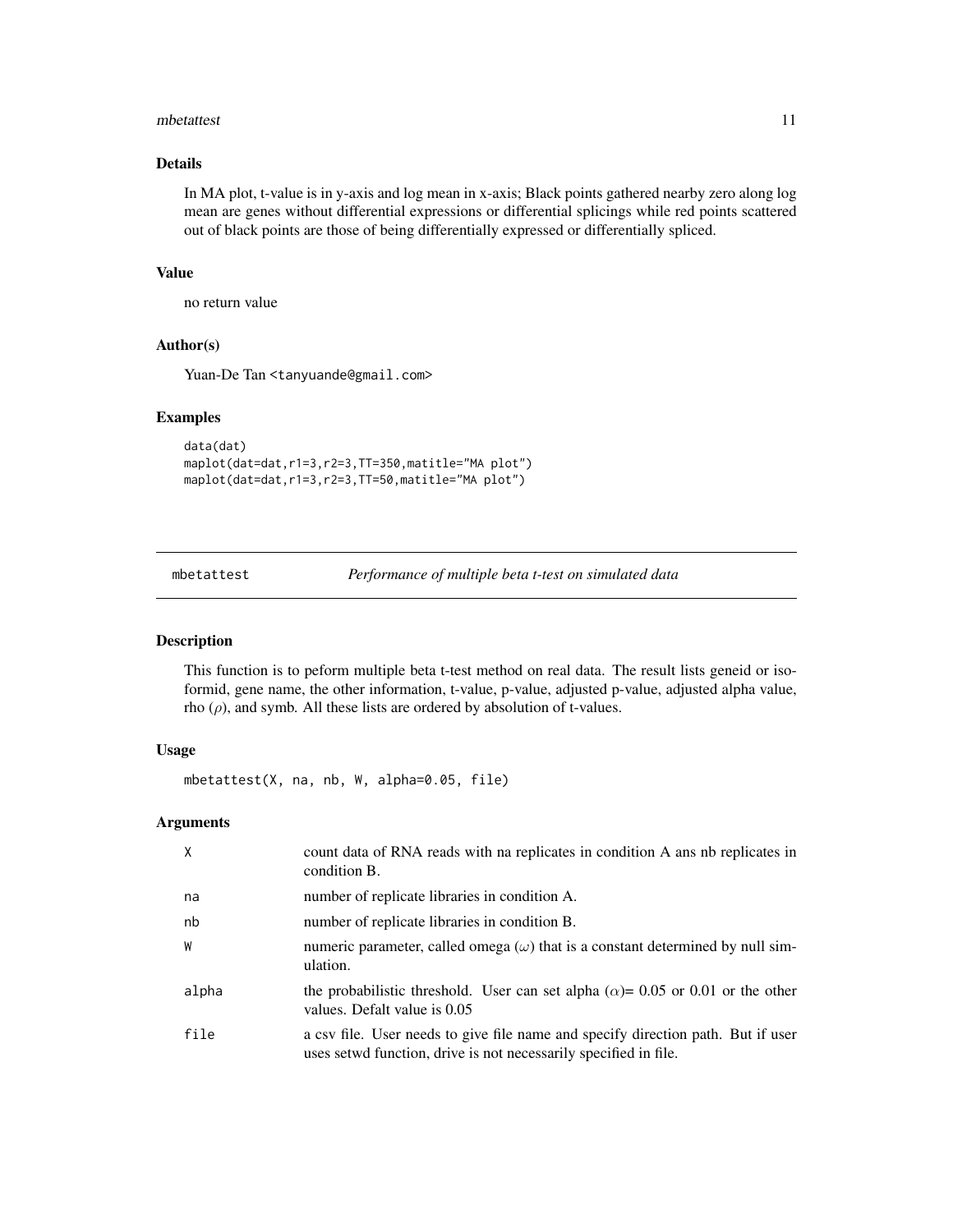<span id="page-11-0"></span>t-statistic is defined as t-statistic multiplied by (rho/omega), that is,

$$
T=t\times\frac{\rho}{\omega}
$$

where

$$
t = \frac{(P_A - P_B)}{\sqrt{(V_A + V_B)}}
$$

$$
\rho = \sqrt{\psi \zeta}
$$

where

$$
\psi = \max(\frac{\min(X_A)}{\max(X_B) + 1}, \frac{\min(X_B)}{\max(X_A) + 1})
$$

$$
\zeta = \log(1 + \frac{X\sigma^2 + 1}{\bar{X}_A \sigma_A^2 + \bar{X}_B \sigma_B^2 + 1})
$$

 $\omega$  is a constant as threshold estimated from null data.

# Value

return a dat list: the data ordered by abs(t) contain information cloumns, data columns, t-values, rho and symb that are used to make heatmap and *MAplot*.

#### Author(s)

Yuan-De Tan <tanyuande@gmail.com>

# References

Yuan-De Tan Anita M. Chandler, Arindam Chaudhury, and Joel R. Neilson(2015) A Powerful Statistical Approach for Large-scale Differential Transcription Analysis. *Plos One*, 10.1371/journal.pone.0123658.

# See Also

[smbetattest](#page-21-1).

#### Examples

```
data(jkttcell)
```
dat<-mbetattest(X=jkttcell[1:1000,],na=3,nb=3,W=1,alpha=0.05,file="jurkat\_NS\_48h\_tag\_mbetattest.csv")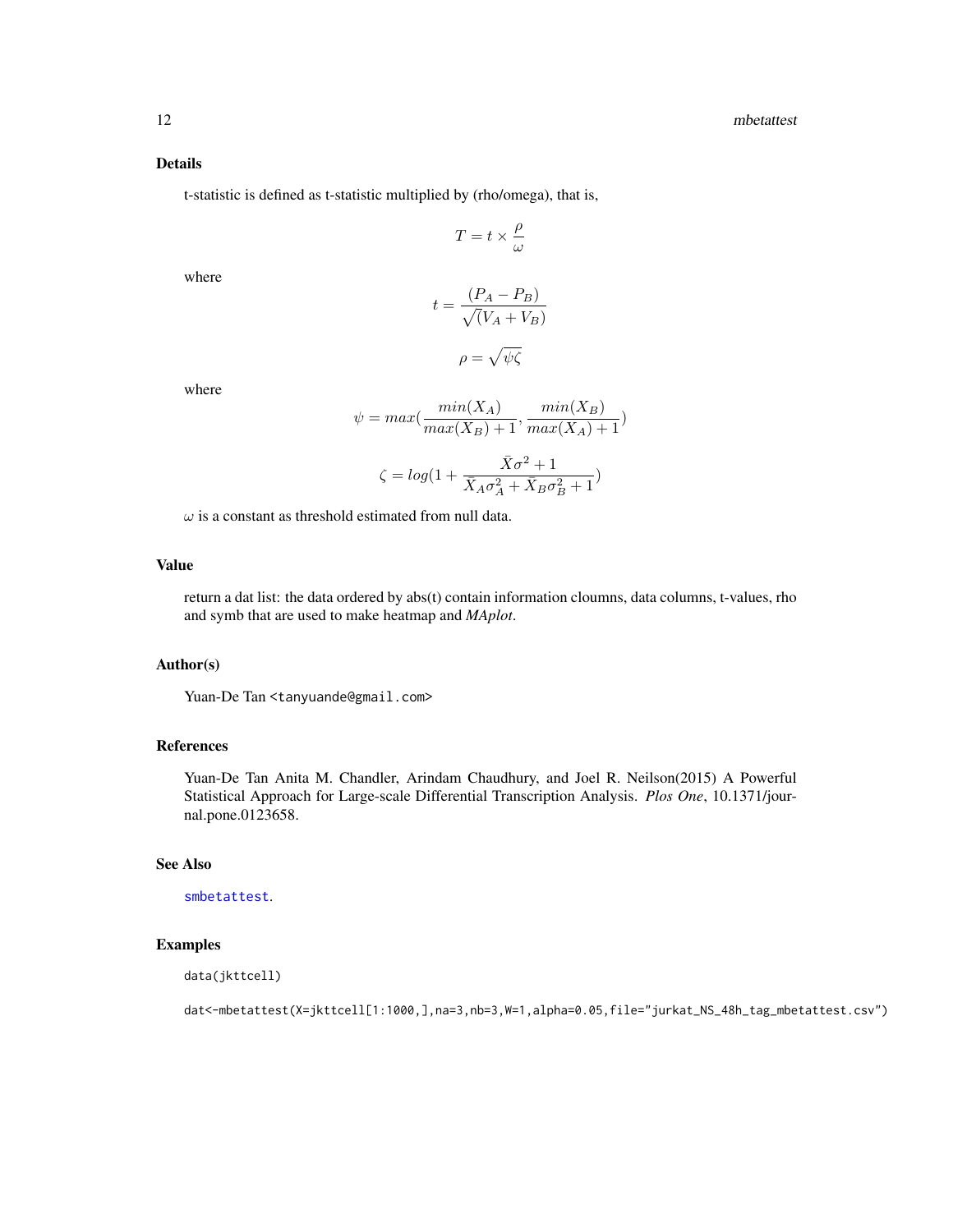<span id="page-12-1"></span><span id="page-12-0"></span>

#### Description

Similiar to Benjamini-Hochberg multiple-test procedure, alpha is adjusted to be a set of values.

# Usage

mtprocedure(alpha, N, C)

# Arguments

| alpha | probabilistic threshold and is usually set to be $0.05$ or $0.01$ . Default value is $0.05$                                                                                                                                                            |
|-------|--------------------------------------------------------------------------------------------------------------------------------------------------------------------------------------------------------------------------------------------------------|
| N.    | numeric constant, number of genes to be detected in transcriptome.                                                                                                                                                                                     |
| C     | numeric constant, it can be taken from 0 to N. C is used to choose multiple-<br>test procedure. Default value is $0.01$ . This procedure is single test with $C=0$ ,<br>Benjamini-Hochberg procedure with $C=1.22$ and Bonfroni procedure with $C=N$ . |

# Details

This is a multiple-test procedure family including Benjamini-Hochberg procedure, Bonferroni procedure and single-test procedure. By choosing C-value, it can generat a multiple-test procedure for controling the false discovery rate, the expected proportion of false discoveries amongst the rejected hypotheses.

#### Value

return a list of adjusted alpha values.

# Author(s)

Yuan-De Tan <tanyuande@gmail.com>

#### References

Benjamini, Y., and Hochberg, Y. (1995). Controlling the false discovery rate: a practical and powerful approach to multiple testing. *Journal of the Royal Statistical Society Series B* 57, 289-300. Yuan-De Tan and Hongyan Xu A general method for accurate estimation of false discovery rates in identification of differentially expressed genes. *Bioinformatics* (2014) 30 (14): 2018-2025. doi: 10.1093/bioinformatics/btu124.

# See Also

[p.adjust](#page-0-0)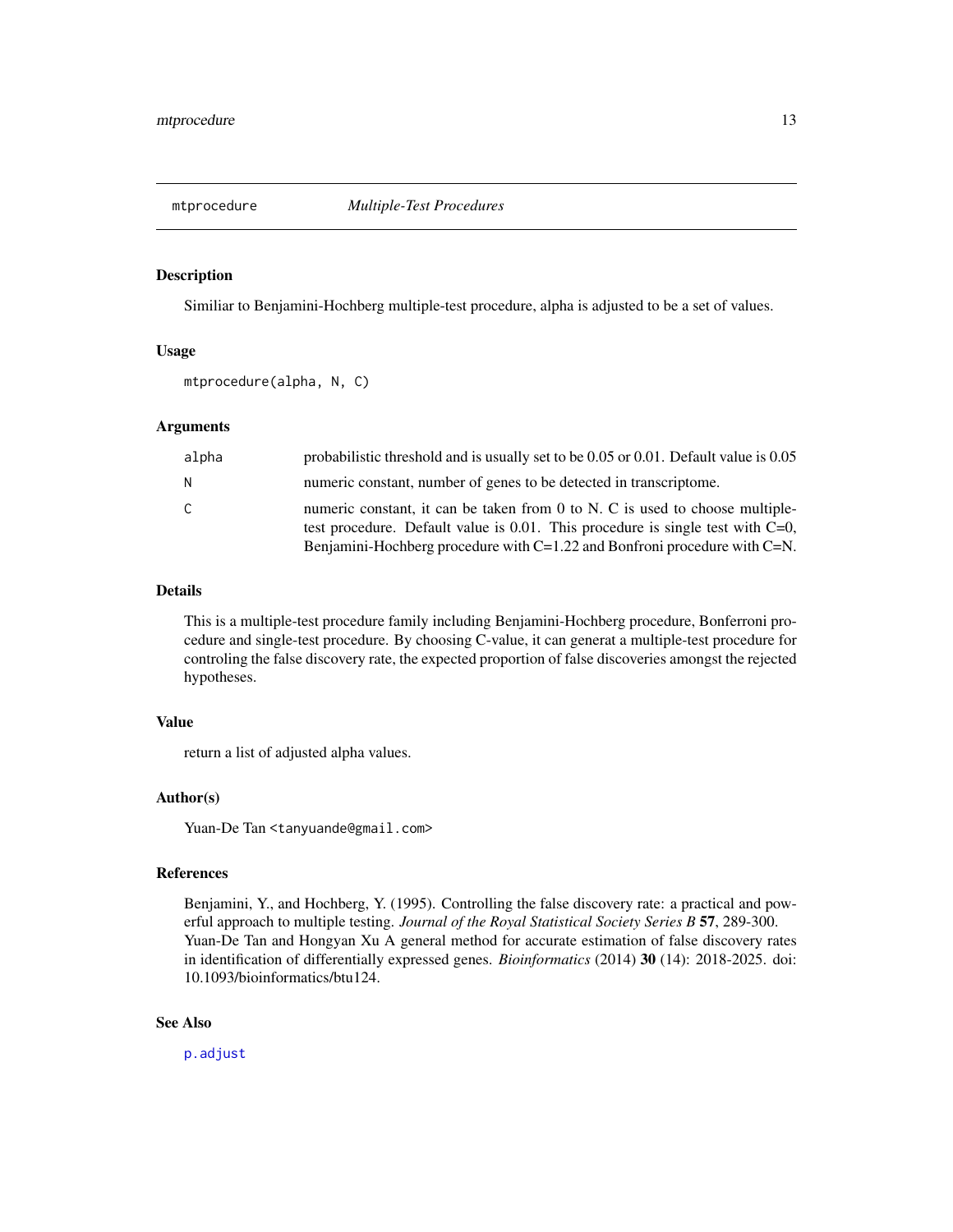# Examples

```
mtprocedure(alpha=0.5,N=200,C=1.22)
# [1] 0.007501404 0.011906423 0.015914688 0.019682621 0.023284917 0.026763656
# [7] 0.030145311 0.033447843 0.036684127 0.039863779 0.042994217 0.046081313
# .....
#[175] 0.444073506 0.446322519 0.448570478 0.450817390 0.453063265 0.455308110
#[181] 0.457551933 0.459794741 0.462036542 0.464277343 0.466517153 0.468755977
#[187] 0.470993825 0.473230701 0.475466614 0.477701571 0.479935578 0.482168642
#[193] 0.484400770 0.486631969 0.488862244 0.491091603 0.493320052 0.495547597
#[199] 0.497774244 0.500000000
```
<span id="page-13-1"></span>

mtpvadjust *P-value Adjustment for Multiple Comparisons*

#### **Description**

Given a set of N p-values, it returns a set of N p-values adjusted by choosing C-value

# Usage

mtpvadjust(pv, C)

# Arguments

| D٧     | numeric vector of p-values.                                                                                                   |
|--------|-------------------------------------------------------------------------------------------------------------------------------|
| $\sim$ | numeric constant, the value can be taken from any number $> 0$ or equal to 0. C<br>is used to choose multiple-test procedure. |

# Details

This is a multiple-test procedure family including Benjamini-Hochberg procedure, Bonferroni procedure and single-test procedure. By choosing C-value, it can generate a multiple-test procedure for controling the false discovery rate, the expected proportion of false discoveries amongst the rejected hypotheses. Benjamini-Hochberg procedure is given with C=1.22, Bonferroni procedure is given with  $C = N$  and single-test procedure can be given with  $C=0$ .

#### Value

return a list of adjusted p-values.

#### Note

p-value must be ordered from the largest value to the smallest value before executing tan\_pvadjust.

# Author(s)

Yuan-De Tan <tanyuande@gmail.com>

<span id="page-13-0"></span>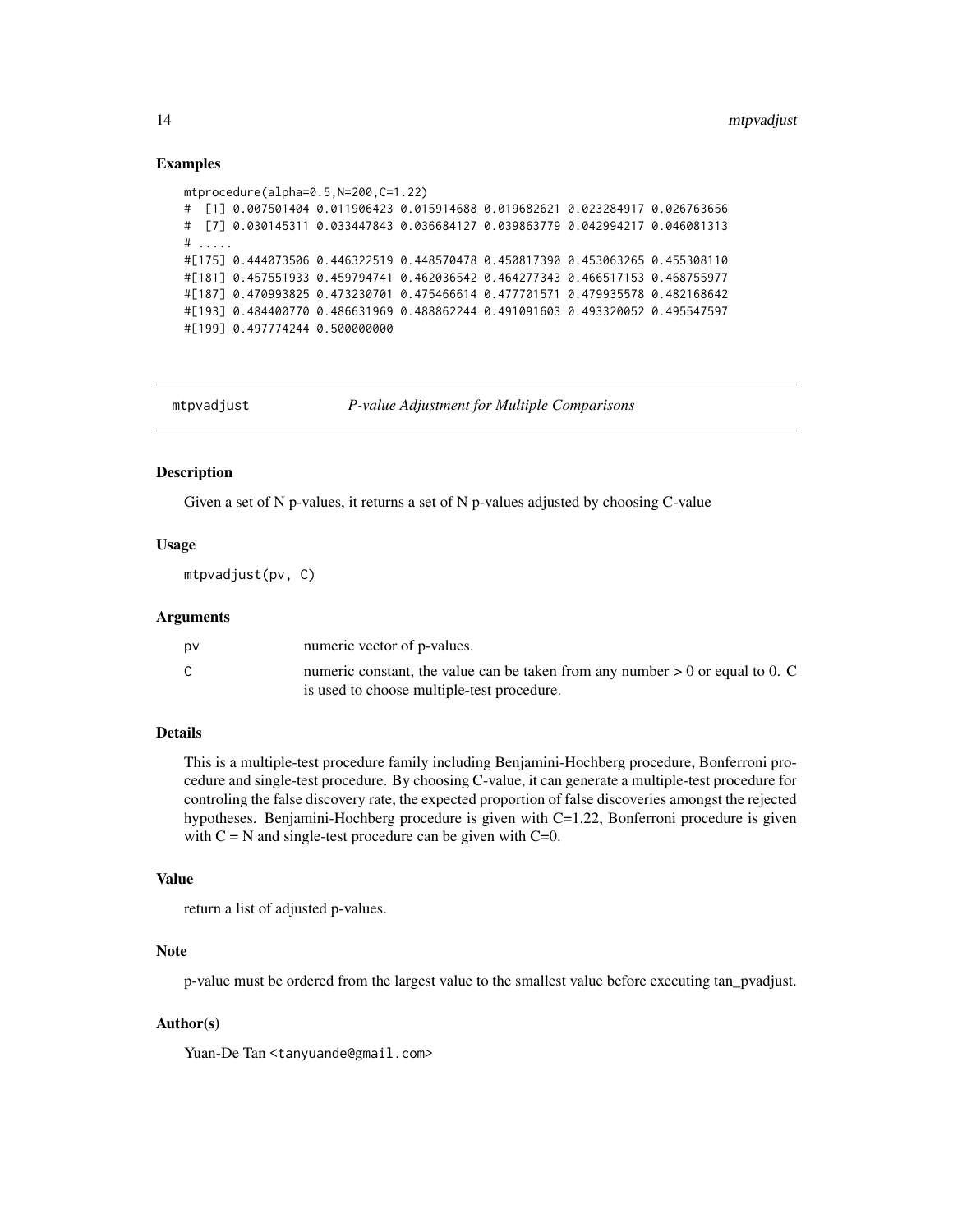# <span id="page-14-0"></span>myheatmap 15

#### References

Benjamini, Y., and Hochberg, Y. (1995). Controlling the false discovery rate: a practical and powerful approach to multiple testing. *Journal of the Royal Statistical Society Series B* 57, 289-300. Yuan-De Tan and Hongyan Xu A general method for accurate estimation of false discovery rates in identification of differentially expressed genes. *Bioinformatics* (2014) 30 (14): 2018-2025. doi: 10.1093/bioinformatics/btu124.

# See Also

[p.adjust](#page-0-0)

#### Examples

```
set.seed(123)
x \le rnorm(50, mean = c(rep(0, 25), rep(3, 25)))
p <- 2*pnorm(sort(-abs(x)))
round(mtpvadjust(pv=p, C=1.22),4)
# [1] 1.0000 1.0000 1.0000 1.0000 1.0000 1.0000 1.0000 1.0000 1.0000 1.0000
#[11] 1.0000 1.0000 1.0000 1.0000 1.0000 1.0000 1.0000 0.6875 0.6174 0.4588
#[21] 0.4115 0.3644 0.2216 0.1554 0.1443 0.1249 0.1027 0.0964 0.0763 0.0319
#[31] 0.0166 0.0135 0.0123 0.0096 0.0091 0.0068 0.0045 0.0041 0.0020 0.0007
#[41] 0.0004 0.0003 0.0002 0.0001 0.0001 0.0001 0.0001 0.0000 0.0000 0.0000
```
<span id="page-14-1"></span>

# Description

This function is used to display heatmap of differential expressions of genes or isoforms or differential splicings of genes detected by the multiple beta t-test method in the real data.

# Usage

```
myheatmap(dat, r1, r2, W, colrs, tree, method, rwangle, clangle, maptitle)
```

| dat | data outputted by mbetattest, includes information columns, data columns, t-<br>value, rho and symbol columns;                                                                                                                                                                                                                               |
|-----|----------------------------------------------------------------------------------------------------------------------------------------------------------------------------------------------------------------------------------------------------------------------------------------------------------------------------------------------|
| r1  | numeric argument: number of replicate libraries in condition 1.                                                                                                                                                                                                                                                                              |
| r2  | numeric argument: number of replicate libraries in condition 2                                                                                                                                                                                                                                                                               |
| W   | numeric argument: threshold for choosing genes or isoforms for heatmap. W<br>value can be set to be 0 to any large number. If user sets $W = 0$ , then the<br>function will select all differentially expressed genes with symb="+". To choose<br>a appropriate W, user needs to refere to rho values in the result file. Default<br>$W=1$ . |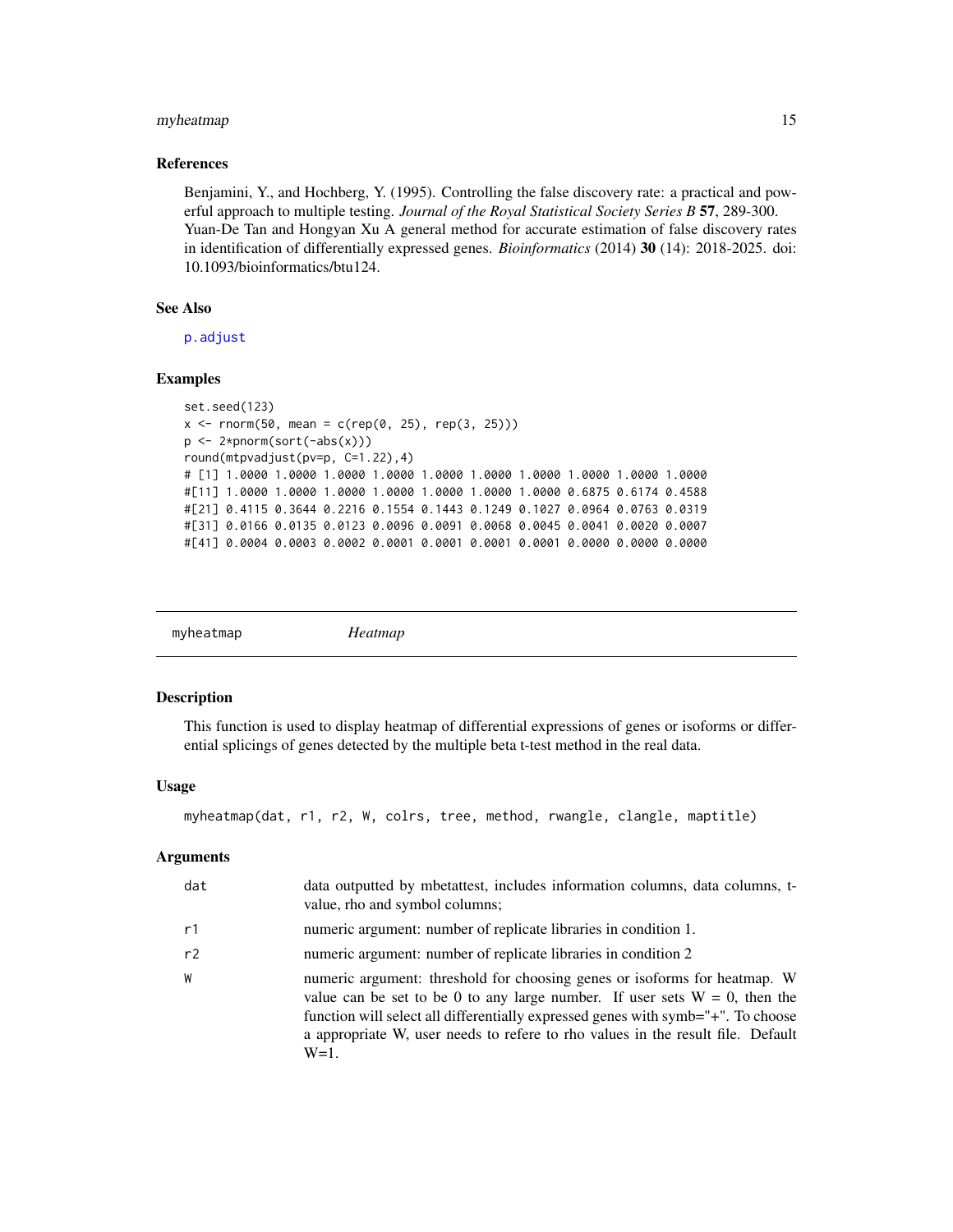<span id="page-15-0"></span>

| colrs    | heatmap colors. User has 5 options: "redgreen", "greenred", "redblue", "bluered"<br>and "heat.colors". Default colrs="redgreen".                                                                                                          |
|----------|-------------------------------------------------------------------------------------------------------------------------------------------------------------------------------------------------------------------------------------------|
| tree     | object of heatmap. User has four options: "both" for row and column trees, "row"<br>for only row tree,"column" for only column tree, and "none" for no tree speci-<br>fied. Default tree="both".                                          |
| method   | method to be chosen to calculate distance between columns or rows. It has four<br>options: "euclidean", "pearson", "spearman" and "kendall". The latter three are<br>$d=1$ -cc where cc is correlation coefficients. Default="euclidean". |
| rwangle  | angle of xlab under heatmap. Default value is 30.                                                                                                                                                                                         |
| clangle  | angle of ylab. Default value is 30                                                                                                                                                                                                        |
| maptitle | string for heatmap title.                                                                                                                                                                                                                 |
|          |                                                                                                                                                                                                                                           |

This function uses W (omega) and "symb" to choose genes or isoforms in the data ordered by t-values and then to normalize the selected data by using z-scale. This function has multiple options to select map color, distance, cluster and x- and y-lab angles. The heatmap was designed for publication and presentation, that is, zoom of the figure can be reduced without impacting solution.

# Value

no return value but create a heatmap.

#### Note

myheatmap requres gplots

# Author(s)

Yuan-De Tan <tanyuande@gmail.com>

# See Also

[heatmap.2](#page-0-0)

# Examples

```
#require(gplots)
data(dat)
```

```
#dat<-mbetattest(X=jkttcell,na=3,nb=3,W=1,alpha=0.05,
#file="C:/mBeta_ttest/R_package/jurkat_NS_48h_tag_mbetattest.csv")
```

```
# data(mtcars)
#x <-as.matrix(mtcars)
#myheatmap(dat=x,r1=3,r2=3, maptitle="mtcars_heatmap")
```

```
myheatmap(dat=dat,r1=3,r2=3,maptitle="Jurkat T-cell heatmap2")
```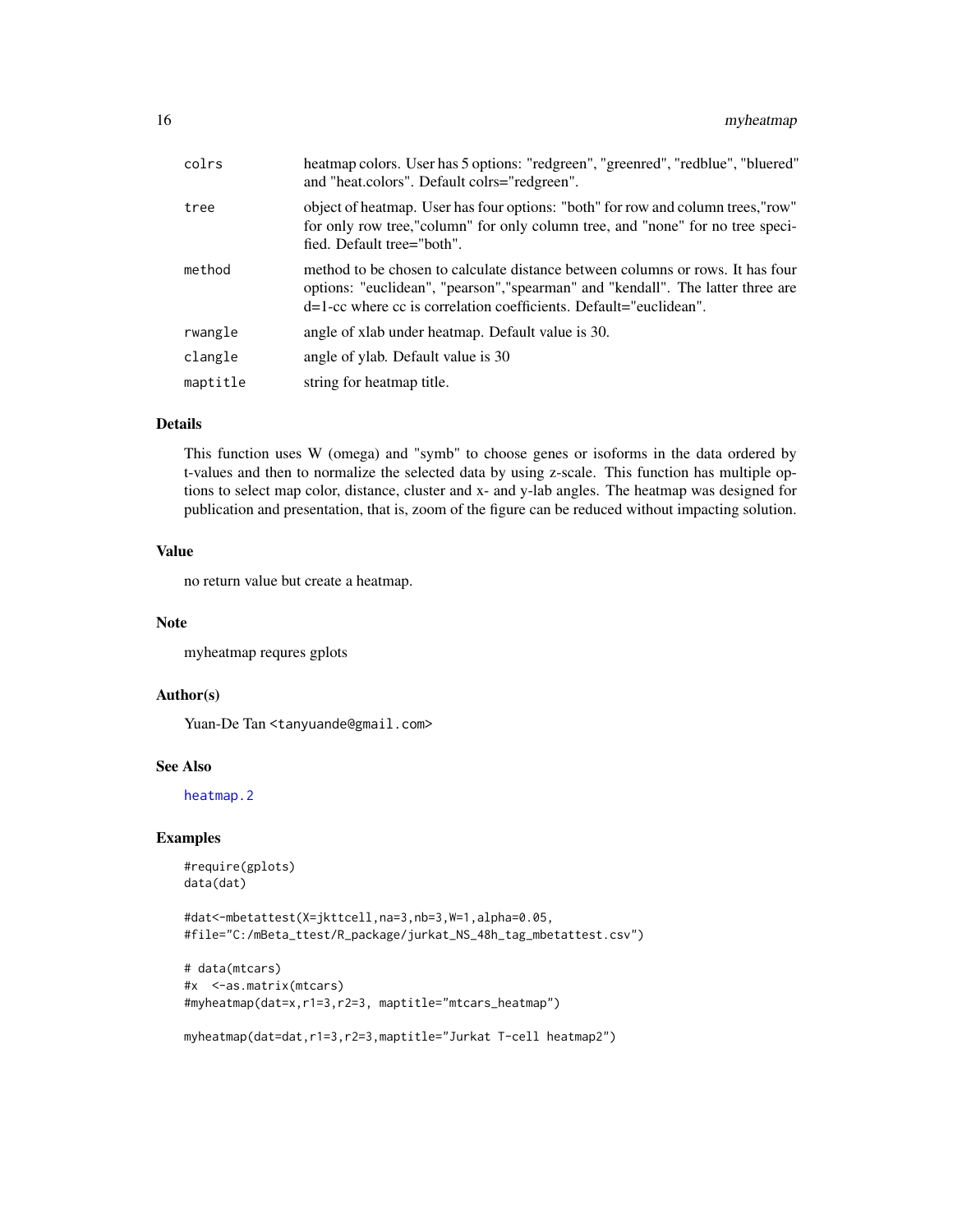#### <span id="page-16-0"></span>oddratio and the contract of the contract of the contract of the contract of the contract of the contract of the contract of the contract of the contract of the contract of the contract of the contract of the contract of t

myheatmap(dat=dat,r1=3,r2=3,tree="none",maptitle="Jurkat T-cell heatmap")

<span id="page-16-1"></span>oddratio *Calculation of Zeta(*ζ*)*

#### Description

Zeta ( $\zeta$ ) is used to measure homogeneity intensity of two subdatasets. If  $\zeta > 1$ , these two subdatasets have good homogeneity; otherwise,  $\zeta$  < 1 indicates that two subdatasets have poor homogeneity (big noise).

#### Usage

oddratio(XX, na, nb)

# Arguments

| XX | count data of RNA reads generated by next generation sequencing. |
|----|------------------------------------------------------------------|
| na | number of replicate libraries in condition A.                    |
| nb | number of replicate libraries in condition B.                    |

# Details

Zeta is defined as

$$
\zeta = log\big(1 + \frac{\bar{X}\sigma^2 + 1}{\bar{X}_A\sigma_A^2 + \bar{X}_B\sigma_B^2 + 1}\big)
$$

where  $\zeta$  is different from  $\psi$ . If two subdatasets have big a gap and good homogeneity, then  $\zeta$  value has much larger than 1.

# Value

oddrat list of zeta values

# Author(s)

Yuan-De Tan <tanyuande@gmail.com>

# References

Yuan-De Tan Anita M. Chandler, Arindam Chaudhury, and Joel R. Neilson(2015) A Powerful Statistical Approach for Large-scale Differential Transcription Analysis. *Plos One*. 2015 DOI: 10.1371/journal.pone.0123658.

# See Also

[pratio](#page-17-1), [mbetattest](#page-10-1).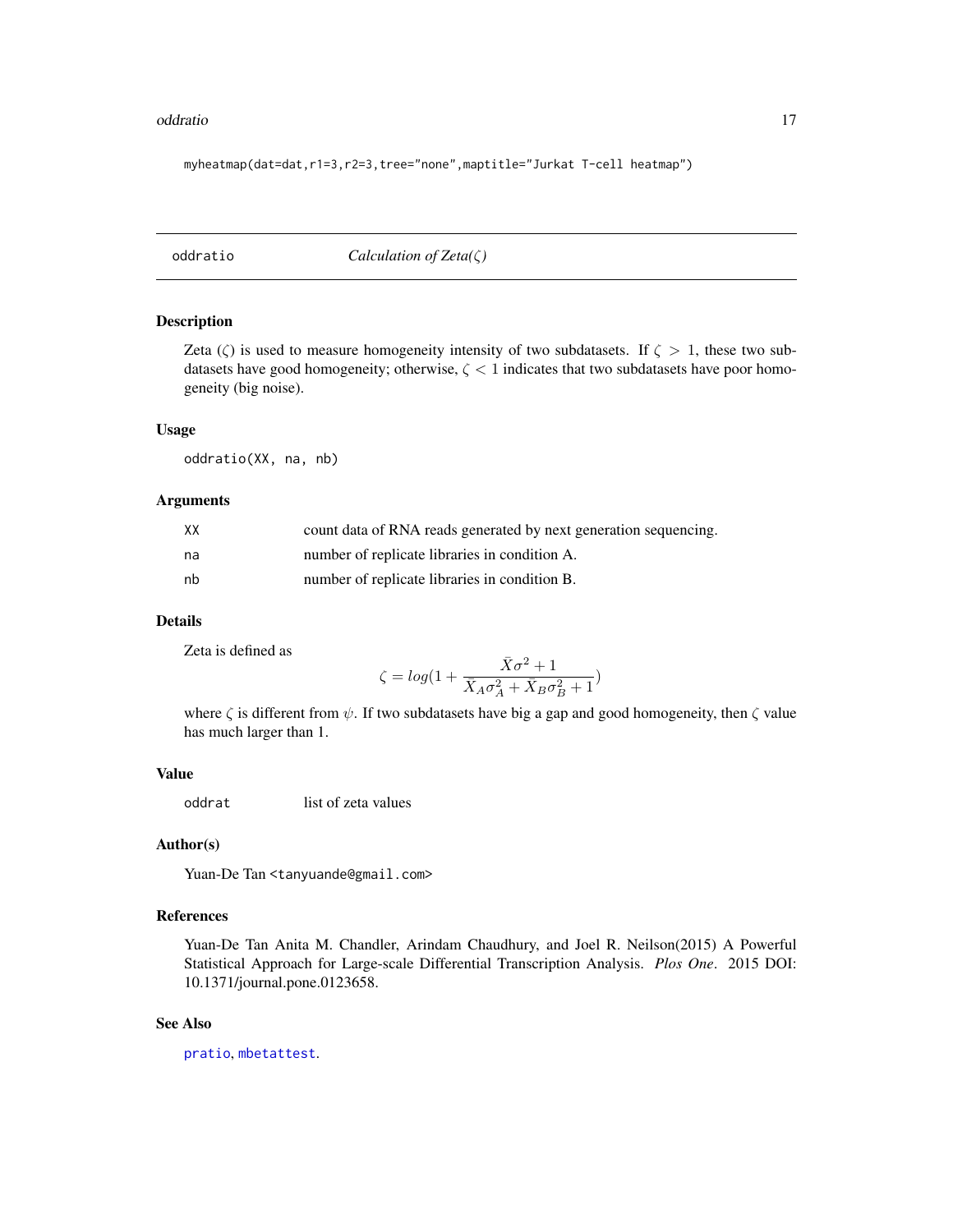# Examples

```
XX<-matrix(NA,2,8)
XX[1,]<-c(112,122, 108,127,302, 314, 322, 328)
XX[2,]<-c(511, 230, 754, 335,771, 842, 1014,798)
#XX
# [,1] [,2] [,3] [,4] [,5] [,6] [,7] [,8]
#[1,] 112 122 108 127 302 314 322 328
#[2,] 511 230 754 335 771 842 1014 798
oddratio(XX=XX,na=4,nb=4)
#[1] 3.9432676 0.8762017
# see example in mbetattest
```
# <span id="page-17-1"></span>pratio *Calculation of Psi(*ψ*)*

# Description

Psi is also called polar ratio.

$$
\psi = max(\frac{min(X_A)}{max(X_B) + 1}, \frac{min(X_B)}{max(X_A) + 1})
$$

#### Usage

.

pratio(xx, na, nb)

# Arguments

| <b>XX</b> | count data of RNA reads generated by next generation sequencing. |
|-----------|------------------------------------------------------------------|
| na        | number of replicate libraries in condition A.                    |
| nb        | number of replicate libraries in condition B.                    |

# Details

Psi is defined as

$$
\psi = \max(\frac{\min(X_A)}{\max(X_B) + 1}, \frac{\min(X_B)}{\max(X_A) + 1})
$$

It is used to measure overlap of two subdatasets.  $\psi > 1$ , these two subdatasets have a gap, not overlap.  $\psi$  < 1 indicates that two subdatasets overlap.

# Value

pratio pratio list

<span id="page-17-0"></span>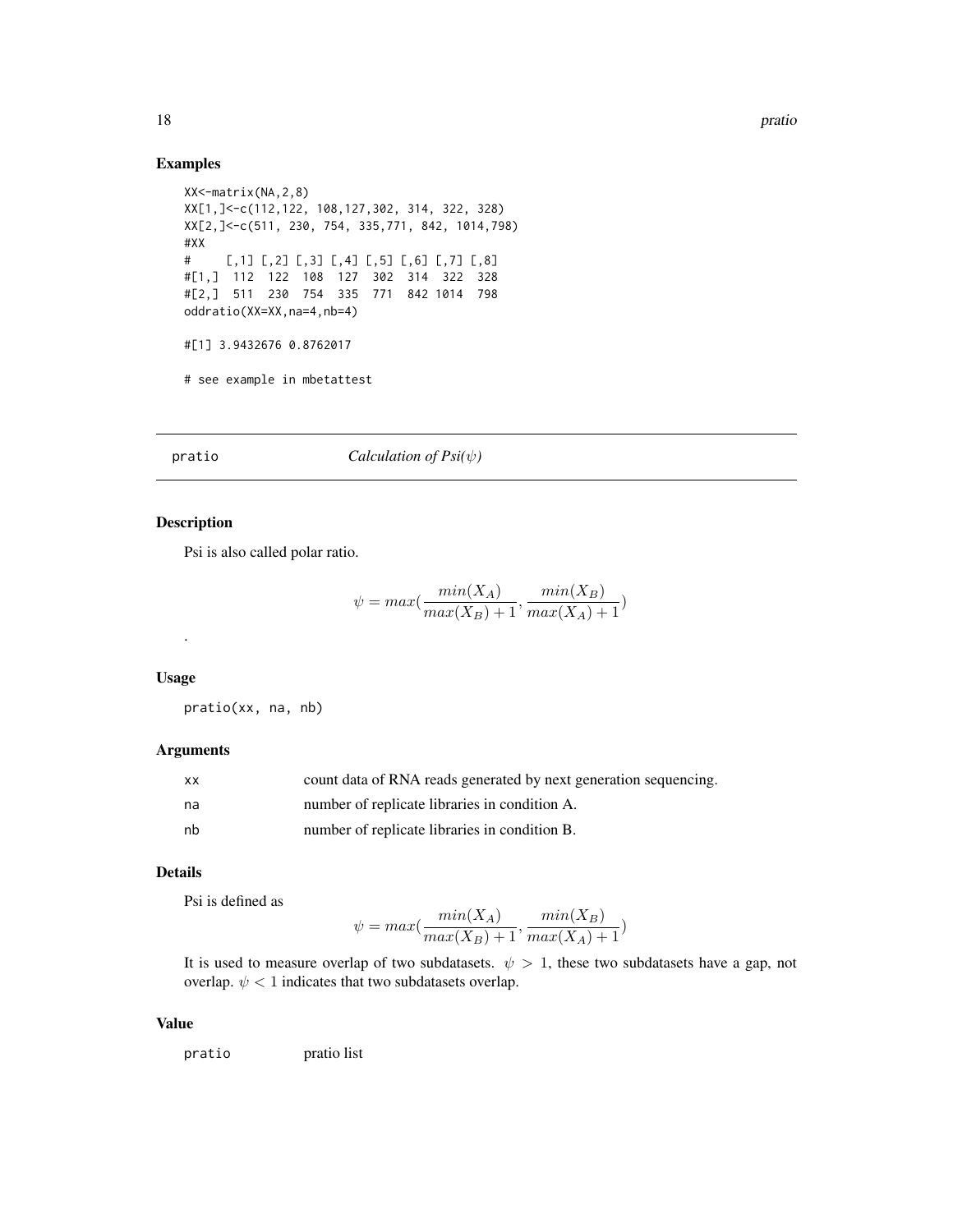#### <span id="page-18-0"></span>simulat the contract of the contract of the contract of the contract of the contract of the contract of the contract of the contract of the contract of the contract of the contract of the contract of the contract of the co

## Author(s)

Yuan-De Tan <tanyuande@gmail.com>

#### References

Yuan-De Tan Anita M. Chandler, Arindam Chaudhury, and Joel R. Neilson(2015) A Powerful Statistical Approach for Large-scale Differential Transcription Analysis. *Plos One*. 2015 DOI: 10.1371/journal.pone.0123658.

# See Also

[mbetattest](#page-10-1), [oddratio](#page-16-1)

# Examples

```
XX<-matrix(NA,2,8)
XX[1,]<-c(112,122, 108,127,302, 314, 322, 328)
XX[2,]<-c(511, 230, 754, 335,771, 842, 1014,798)
#XX
# [,1] [,2] [,3] [,4] [,5] [,6] [,7] [,8]
#[1,] 112 122 108 127 302 314 322 328
#[2,] 511 230 754 335 771 842 1014 798
pratio(xx=XX,na=4,nb=4)
```
<span id="page-18-1"></span>

| $\sim$<br>.<br>$S1$ m $1.$<br>Data |  |
|------------------------------------|--|
|------------------------------------|--|

#### Description

This function uses negative binomial (NB) pseudorandom generator to create any count datasets of RNA isoform reads based on real data.

# Usage

simulat(yy, nci, r1, r2, p, q, A)

| yy.            | real count data                                                                                                                          |
|----------------|------------------------------------------------------------------------------------------------------------------------------------------|
| nci            | numeric argument: column number of information related to genes or isoforms.                                                             |
| r1             | numeric argument: number of replicate libraries in condition 1.                                                                          |
| r2             | numeric argument: number of replicate libraries in condition 2.                                                                          |
| p              | numeric argument: proportion of genes or isoforms differentially expressed.<br>The value is in range of $0 \sim 1$ . Default value is 0. |
| q              | numeric argument: proportion of genes or isoforms artificially noised. The value<br>is in range of $0 \sim 1$ . Default value is 0.      |
| $\overline{A}$ | numeric argument: conditional effect value. The value is larger than or equal to<br>0. Default value is 0.                               |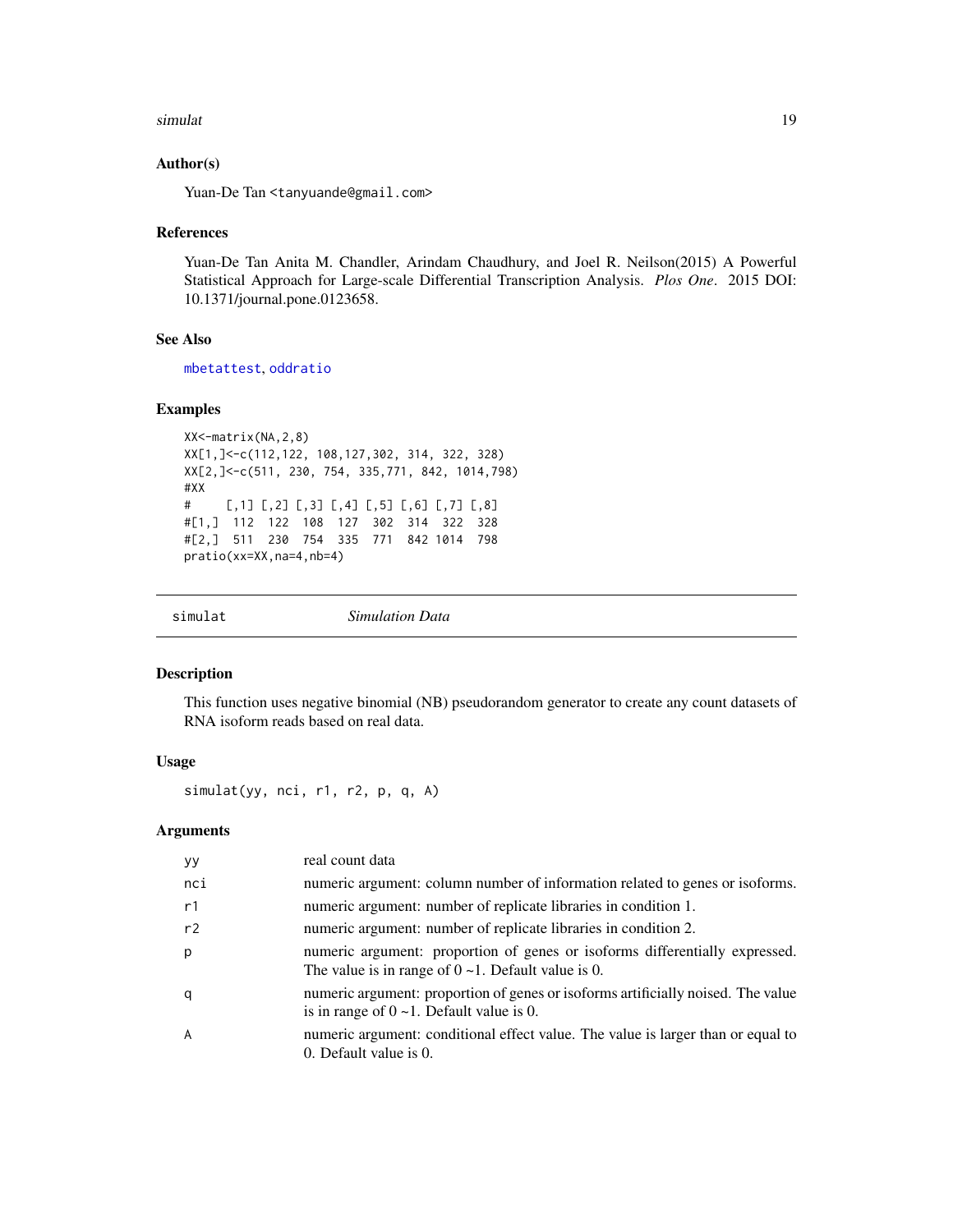<span id="page-19-0"></span>Null count data are created by using R negative binomial pseudorandom generator rnbinom with mu and size. Parameters mu and size are given by mean and variance drawn from real read counts of a gene or an isoforms in a condition. Condition (or treatment) effect on differential transcription of isoforms is linearly and randomly assigned to genes or isoforms. The conditional effect  $= AU$ where U is uniform variable and A is an input constant. P percent of genes or isoforms are set to be differentially expressed or differentially spliced. Q percent of genes or isoforms have technical noise. If  $P = 0$ , then simulation is null simulation, the data are null data or baseline data.

#### Value

Return count data.

# Author(s)

Yuan-De Tan <tanyuande@gmail.com>

# References

Yuan-De Tan Anita M. Chandler, Arindam Chaudhury, and Joel R. Neilson(2015) A Powerful Statistical Approach for Large-scale Differential Transcription Analysis.*Plos One*, 10.1371/journal.pone.0123658.

#### See Also

[NegBinomial](#page-0-0)

#### Examples

```
data(jkttcell)
jknull<-simulat(yy=jkttcell[1:500,],nci=7,r1=3,r2=3,p=0,q=0.2,A=0)
```
skjt *Simulated Null Transcriptomic data*

# Description

The dataset generated by using R negative binomial pseudorandom generator rnbinom is used as an example for calculating omega.

#### Usage

data("skjt")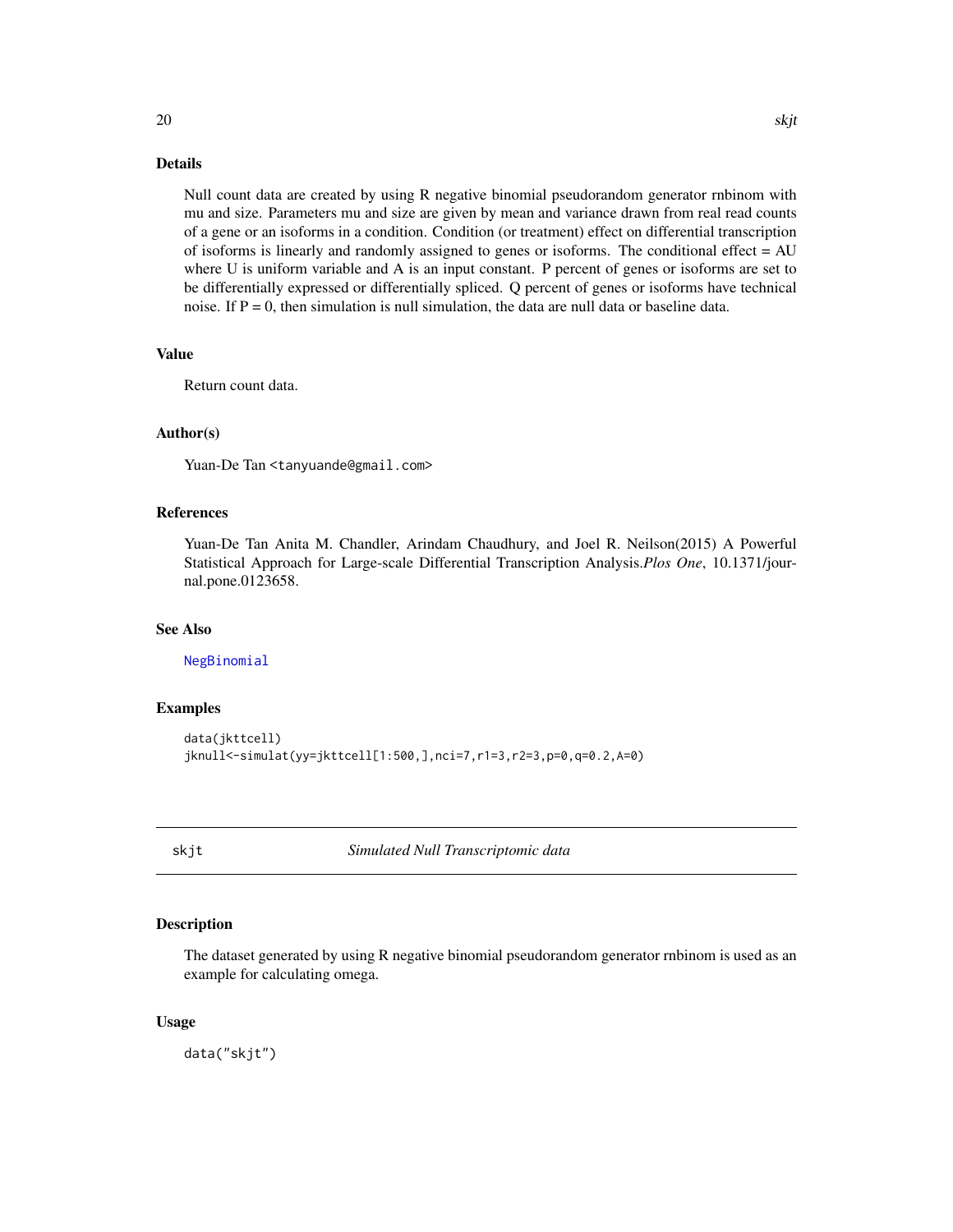skjt te beste beste beste beste beste beste beste beste beste beste beste beste beste beste beste beste beste

# Format

A data frame with 13409 observations on the following 14 variables.

geneid a string vector tagid a numeric vector geneid.1 a numeric vector name a string vector chr a string vector strand a character vector pos a numeric vector anno a string vector Jurk.NS.A a numeric vector Jurk.NS.B a numeric vector Jurk.NS.C a numeric vector Jurk.48h.A a numeric vector Jurk.48h.B a numeric vector Jurk.48h.C a numeric vector

# Details

The dataset skjt was generated by using R negative binomial pseudorandom generator rnbinom with mu and size. Parameters mu and size are given by mean and variance drawn from real Jurkat T cell transcriptomic count data . Condition (or treatment) effect on differential transcription of isoforms was set to zero. The data have 13409 genes and 7 information columns: geneid tagid name chr,strand,pos,anno, and 6 data columns: Jurk.NS.A,Jurk.NS.B,Jurk.NS.C,Jurk.48h.A,Jurk.48h.B,Jurk.48h.C.

#### Value

ID, information, count data of RNA reads

# Source

Simulation.

#### References

Yuan-De Tan Anita M. Chandler, Arindam Chaudhury, and Joel R. Neilson(2015) A Powerful Statistical Approach for Large-scale Differential Transcription Analysis. *Plos One*. DOI: 10.1371/journal.pone.0123658.

# Examples

```
data(skjt)
## maybe str(skjt) ; plot(skjt) ...
```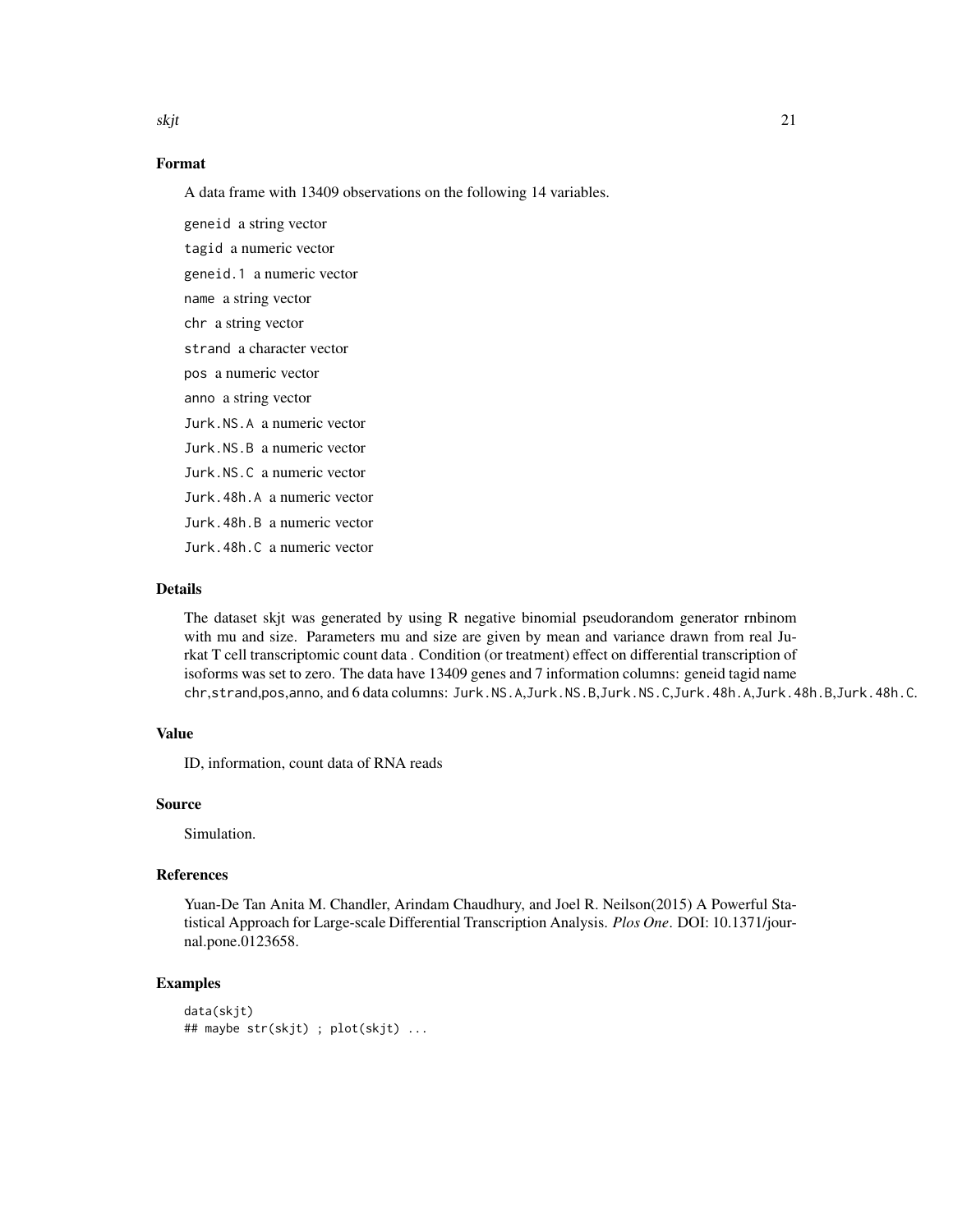<span id="page-21-1"></span><span id="page-21-0"></span>

# **Description**

This function is to peform mBeta t-test with rho=1 and omega=1 on simulated data. The result lists differentially expressed genes or isoforms marked by symbol="+" and their rho values. The rho values are used to calculate omega value for performance of mBeta t-tests on the real data.

#### Usage

smbetattest(X, na, nb, alpha)

# Arguments

| X     | simulated count data with N genes or isoforms.              |
|-------|-------------------------------------------------------------|
| na    | number of replicate libraries in condition A.               |
| nb    | number of replicate libraries in condition B.               |
| alpha | statistical probabilistic threshold, default value is 0.05. |

#### Details

Before performing mbeta t-test on real data, user needs omega (w) value for the threshold of rho( $\rho$ ). To determine omega value, user is requred to simulate null data having the same gene or isoform number and the same numbers of replicate libraries in two conditions and then performs mbeta t-test on the simulated null data by setting rho =1 and omega =1. To calculate accurately omega value, user needs such performance on 4-6 simulated null datasets. Manual provides method for omega calculation.

#### Value

Return results from multple beta t-tests on simulated data.

# Author(s)

Yuan-De Tan <tanyuande@gmail.com>

# References

Yuan-De Tan Anita M. Chandler, Arindam Chaudhury, and Joel R. Neilson(2015) A Powerful Statistical Approach for Large-scale Differential Transcription Analysis.*Plos One*,10.1371/journal.pone.0123658.

#### See Also

See Also as [mbetattest](#page-10-1)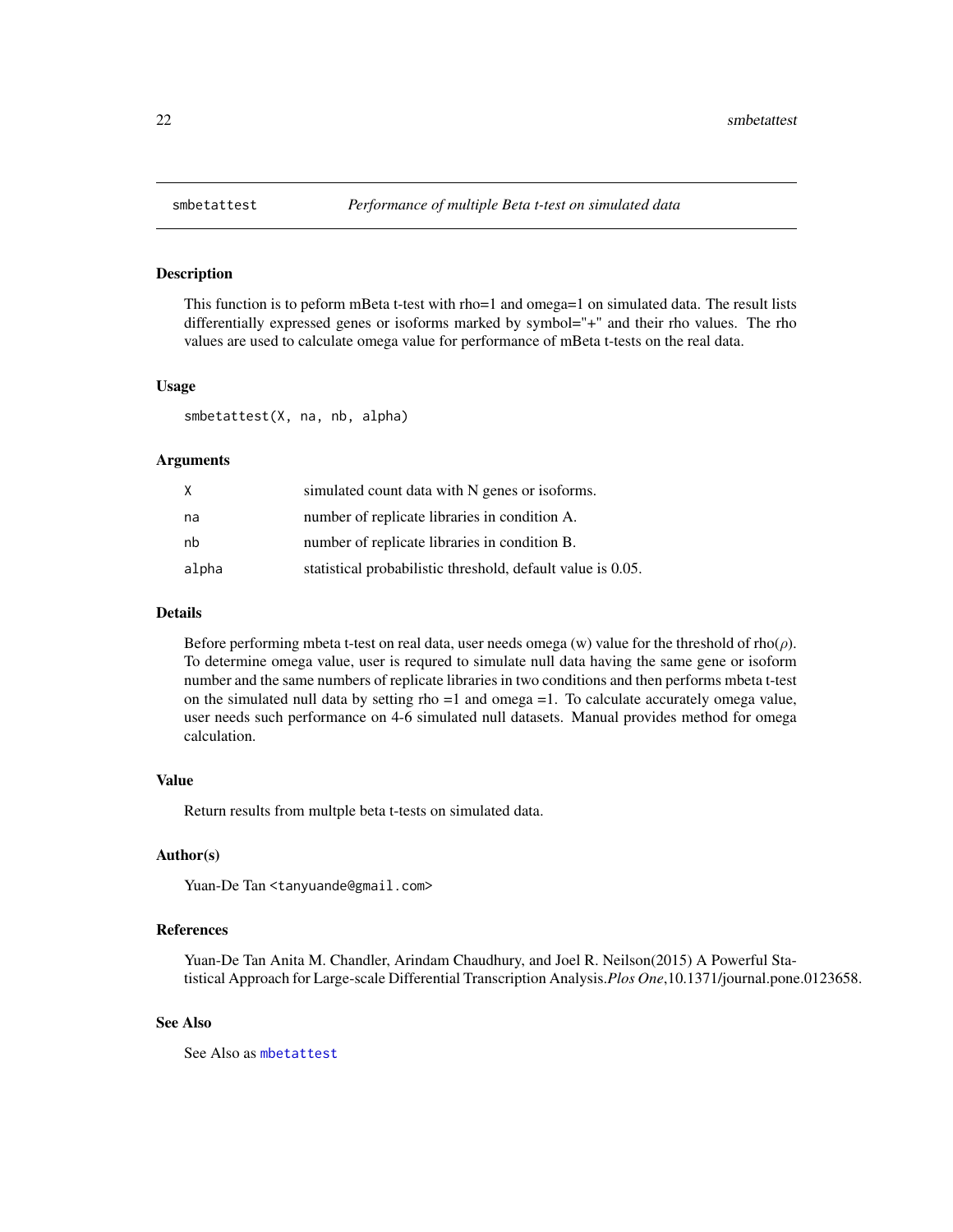# smbetattest 23

# Examples

data(skjt)

mysim<-smbetattest(X=skjt[1:500,],na=3,nb=3,alpha=0.05)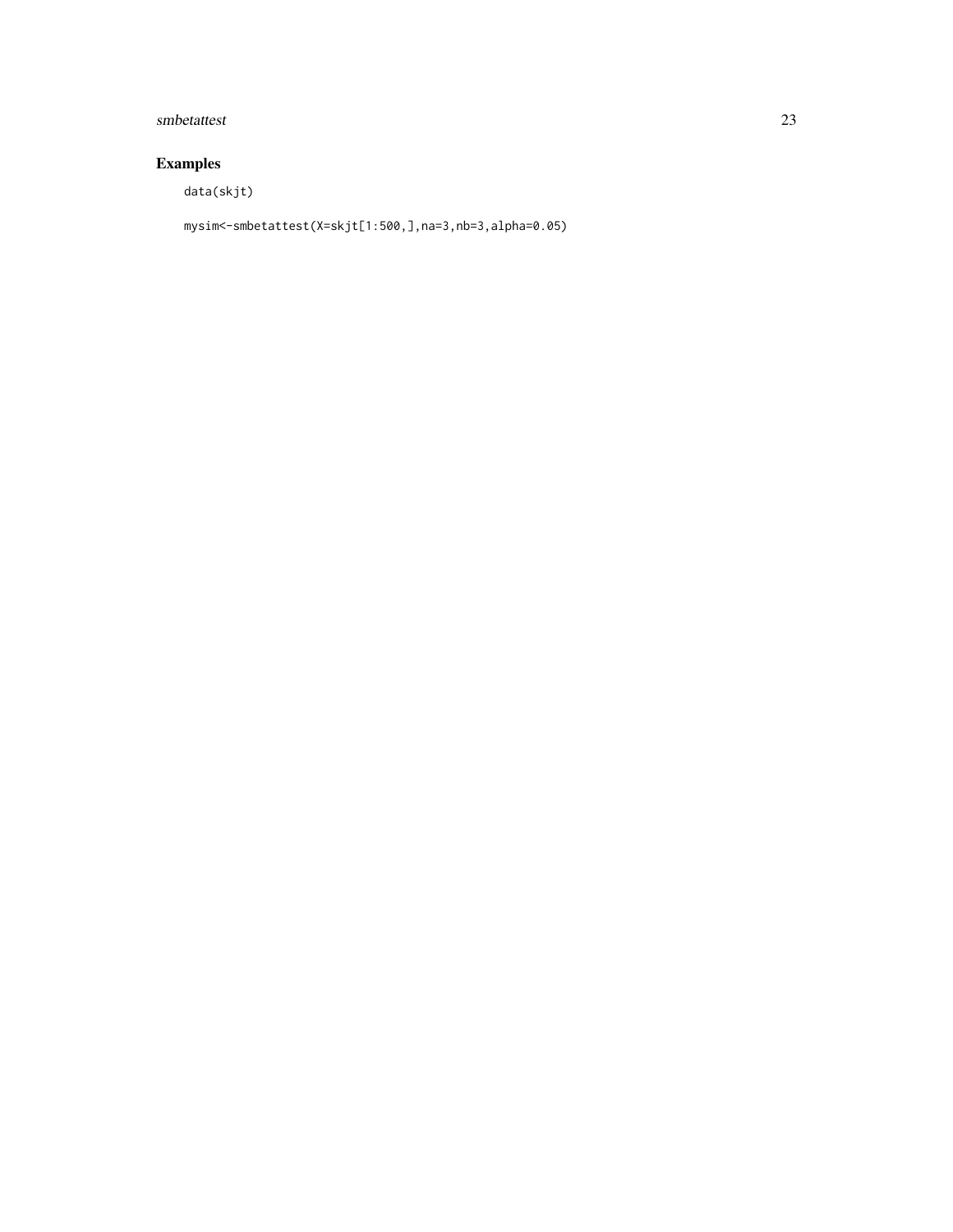# <span id="page-23-0"></span>Index

∗ alpha adjustment mtprocedure, [13](#page-12-0) ∗ alpha betaparametab , [3](#page-2-0) ∗ beta distribution betattest , [6](#page-5-0) ∗ beta betaparametab, [3](#page-2-0) ∗ binomial simulat , [19](#page-18-0) ∗ datasets dat , [8](#page-7-0) jkttcell , [9](#page-8-0) skjt , [20](#page-19-0) ∗ gap oddratio , [17](#page-16-0) pratio , [18](#page-17-0) ∗ heatmap myheatmap , [15](#page-14-0) ∗ homogeneity oddratio , [17](#page-16-0) ∗ maplot maplot , [10](#page-9-0) ∗ multiple test procedure mtprocedure , [13](#page-12-0) ∗ multiple mbetattest , [11](#page-10-0) ∗ multple test procedure mtpvadjust , [14](#page-13-0) ∗ negative simulat , [19](#page-18-0) ∗ overlap pratio , [18](#page-17-0) ∗ p-value adjustment mtpvadjust , [14](#page-13-0) ∗ package MBttest-package, [2](#page-1-0) ∗ proportion betaparametVP , [4](#page-3-0)

```
∗ simulation
     simulat
, 19
     smbetattest
, 22
∗ t-tests
     mbetattest
, 11
∗ t-test
     smbetattest
, 22
∗ t-value
     betattest
,
6
∗ variance
     betaparametVP
,
4
∗ weight
     5
betaparametab
,
3
,
3
,
5
,
6
betaparametVP
,
3
,
4
,
4
,
6
betaparametw
,
3
–
5
,
5
betattest
,
3
,
6
dat
,
8
heatmap.2
, 16
jkttcell
,
9
maplot
,
3
, 10
mBetatest
(MBttest-package
)
,
2
mBetatest-package
(MBttest-package
)
,
2
mbetattest
,
3
, 11
, 17
, 19
, 22
MBttest-package
,
2
mtprocedure
,
3
, 13
mtpvadjust
,
3
, 14
myheatmap
,
3
, 15
NegBinomial
, 20
oddratio
,
3
,
7
, 17
, 19
p.adjust
, 13
, 15
pratio
,
3
,
7
, 17
, 18
simulat
,
3
, 19
```